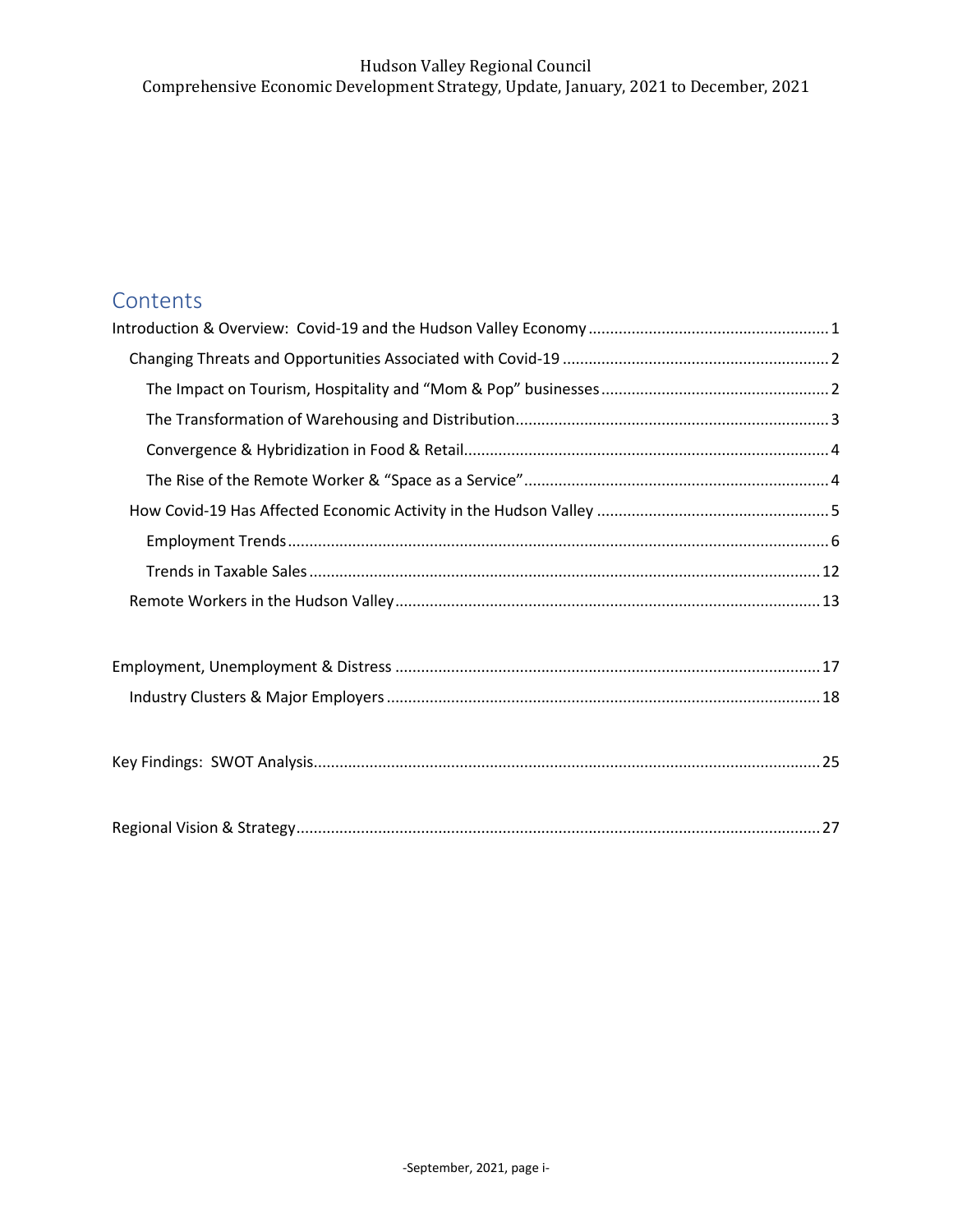# <span id="page-1-0"></span>Introduction & Overview: Covid-19 and the Hudson Valley Economy

This section of the update of the Comprehensive Economic Development Strategy provides an update of the economic conditions in the Hudson Valley Region since the adoption of the 2019-23 CEDS. In that document, the Hudson Valley Region was characterized as a "a key nexus where the economic, social, and cultural forces of a major global capital, New York City, meet and intermingle with the dynamics associated with the Valley's small cities, towns and rural areas—vibrant legacies in agriculture and food, industrial innovation."<sup>1</sup> In the intervening months, that characterization remains unchanged. However, the emergence of the Covid-19 pandemic has led to unprecedented economic disruption throughout the nation and globe.

Not only did the pandemic and its associated lock-downs dramatically reduce overall economic activity, the response by business in various sectors accelerated trends already at work in the economy. These, in turn, have created new challenges and opportunities across the globe and, specifically in the Hudson Valley region. This section provides a description of those overall challenges and opportunities and then analyzes data to assess the impact on the Hudson Valley region in particular.

The challenges emerging from the pandemic include the disruption of the leisure and hospitality sectors in the face of economic lockdowns and general fear of occupying space in proximity to others. This has left many tourism businesses, restaurants and small-scale retailers and service businesses with bleak short-term prospects. As indicated in this analysis, much of the damage done by Covid-19 has fallen upon small businesses that lack the reserves or access to capital needed to weather this disruption. They are at heightened risk of disappearing.

At the same time, transportation, distribution and warehousing enterprises have seen pre-Covid trends accelerate. Networks of large scale, remotely located, centralized distribution centers are being replaced by smaller facilities nestled in and around major market centers to enable more rapid, flexible responses to the growing volume of on-line orders. Similarly, as the pandemic has accelerated the move to remote work, existing models of stand-alone office parks are being reconsidered in lieu of smaller, mixed use facilities. Complementing this trend is the "hybridization" of food and retail enterprises, where the concept of a stand-alone grocery store or restaurant is giving way to a recombination of this uses (along with office space and warehousing) into new multi-use enterprises and facilities.

Finally, the use of remote work by companies has been accelerated by the pandemic. Located in the transition between the New York City region and Upstate New York, the Hudson Valley is likely to feel the long-term effects of this trend. Indeed, it is a potential source of growth for the Region in terms of population, employment and wealth. Analyses in this section indicate that, while the overall numbers may be small, the trend is already having an effect on hiring practices of the Region's employers as well as on the housing market and the Hudson Valley appears to be receiving an ever greater number of relocating workers.

<sup>1</sup> Hudson Valley Regional Council, *Comprehensive Economic Development Strategy, 2019-23,* page 24.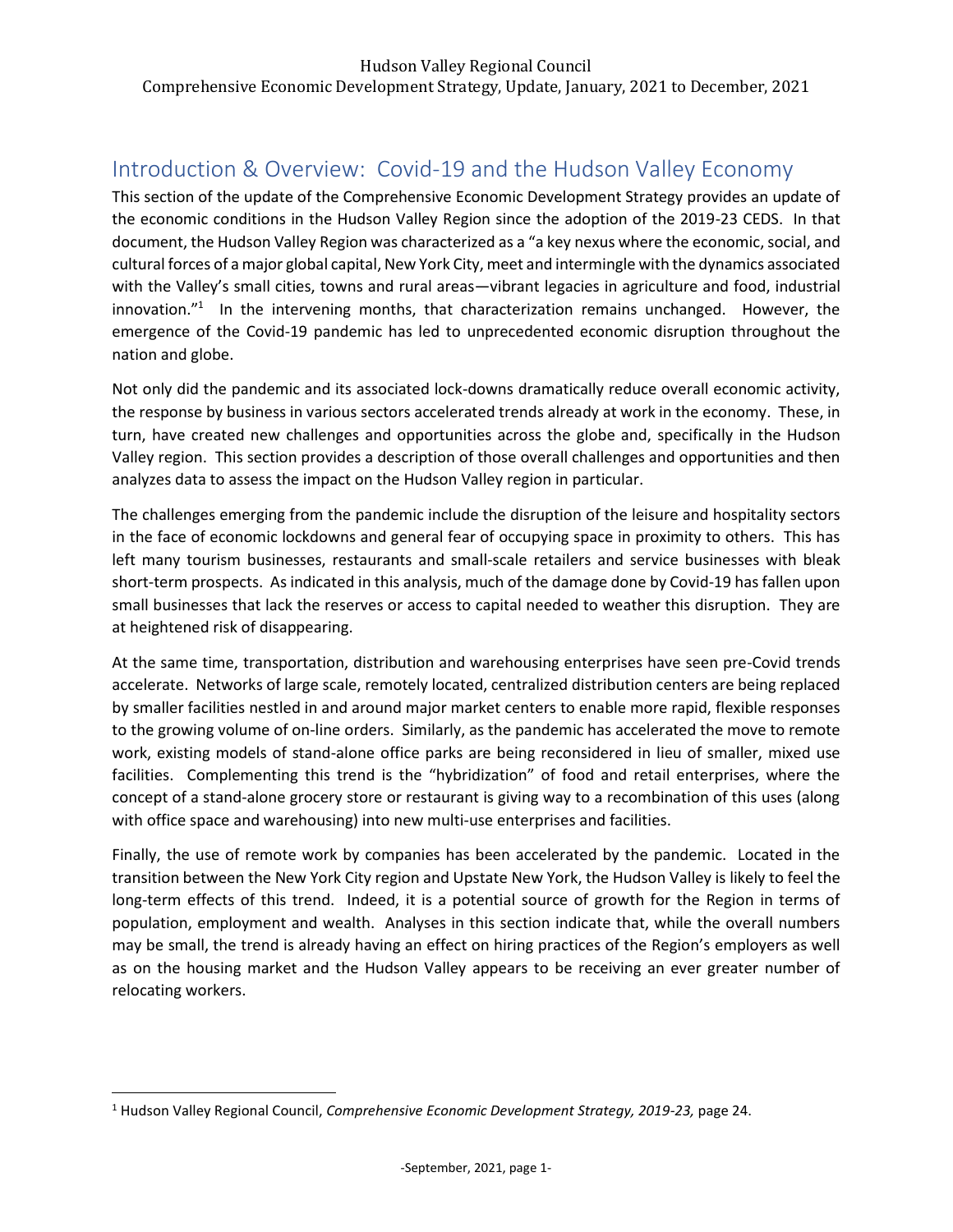# Comprehensive Economic Development Strategy, Update, January, 2021 to December, 2021

# <span id="page-2-0"></span>Changing Threats and Opportunities Associated with Covid-19

The pandemic has accelerated a number of trends that are affecting and will continue to affect the Hudson Valley economy. This section describes four trends and what they might mean for the region:

- The Impact on Tourism, Hospitality and "Mom & Pop" businesses
- The Transformation of Warehousing & Distribution
- Convergence & Hybridization in Food & Retail
- The Rise of Remote Work & "Space as a Service"

# <span id="page-2-1"></span>The Impact on Tourism, Hospitality and "Mom & Pop" businesses

One of the most dramatic and damaging impact of the Covid-19 pandemic has been its effect on main street businesses and tourism-related enterprises. Social distancing, and in extreme cases, lockdowns are important tools in the fight against the pandemic. But they can reduce or even eliminate the demand for main street shopping and other the Hudson Valley, but across the globe. A recent report by McKinsey described it this way:

COVID-19 has caused an unprecedented crisis for the tourism industry. International tourist arrivals are projected to plunge by 60 to 80 percent in 2020, and tourism spending is not likely to return to precrisis levels until 2024. This puts as many as 120 million jobs at risk.<sup>2</sup>

A proxy for the impact on the Hudson Valley's retail and tourism sectors can be seen in Figure 1, which shows the trend in sales tax collections in the County since 2017. The precipitous drop in sales tax collections beginning the second quarter of 2020 is testimony to the pandemic's impact. While much of that was made up in subsequent months, as of August, collections were still down 2.4 percent from the previous August. This modest decline in the heels of a dramatic drop spells trouble, particularly for smaller businesses that do not have the reserves to weather such unprecedented adversity.



<sup>&</sup>lt;sup>2</sup> Margaux Constantin, Steve Saxon, and Jackey Yu, "Reimagining the \$9 trillion tourism economy—what will it take?" McKinsey & Company, August 5, 2020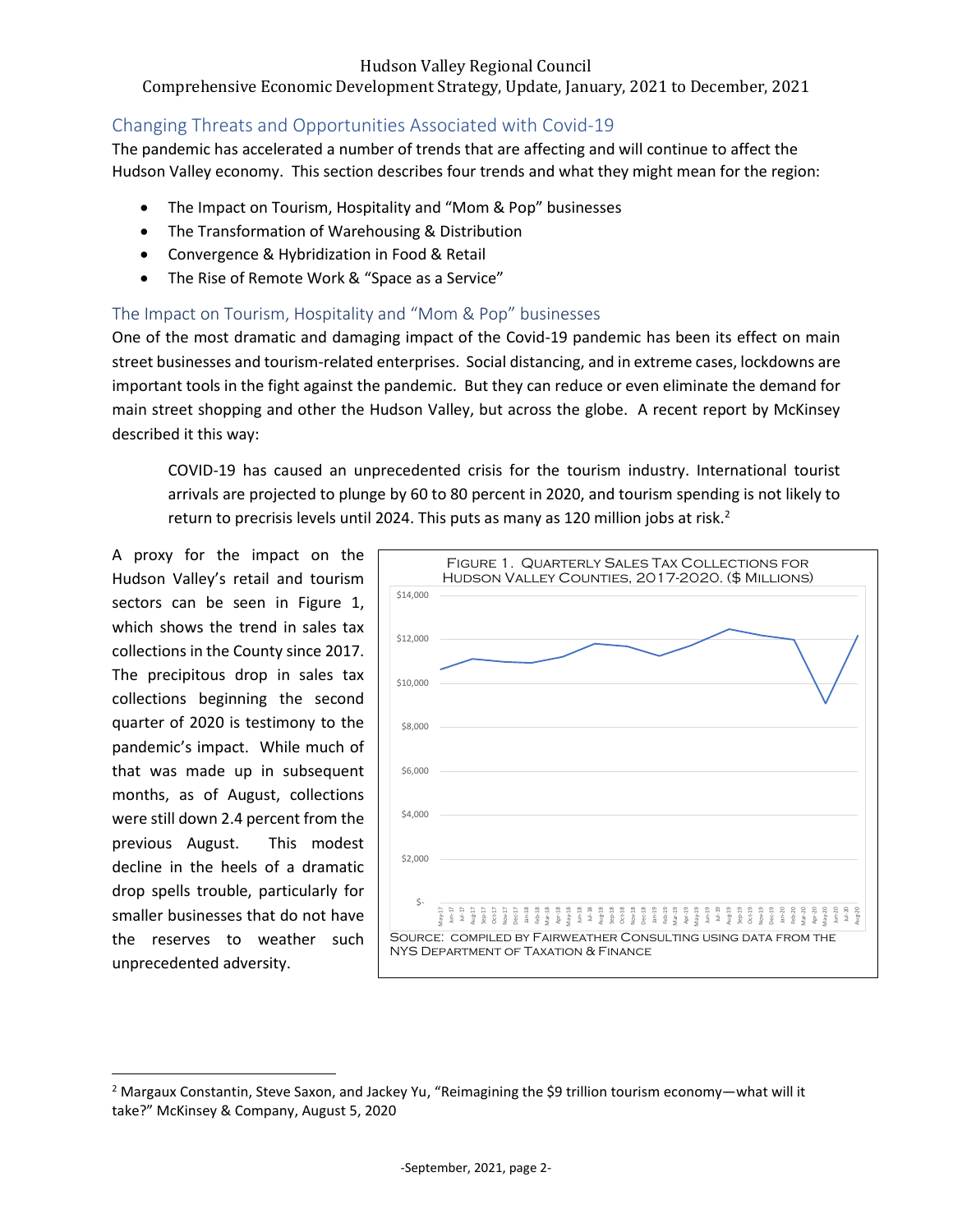# Comprehensive Economic Development Strategy, Update, January, 2021 to December, 2021

Indeed, a recent survey by the online small business referral network Alignable found that one half of the small retailers they surveyed in November, 2020 believed they were in imminent danger of failing.<sup>3</sup> This could have a widespread effect in the Hudson Valley Region. Figure 2 illustrates this fact. According to data from EMSI, approximately 62 percent of the Region's firms have fewer than 10 employees, with one third of all businesses having five or fewer employees. Developing a response to this situation must be a priority for this economic development strategy.

# <span id="page-3-0"></span>The Transformation of Warehousing and Distribution

This trend is almost the mirror image of the troubles faced by small retailers. The rise of on-line shopping during the pandemic has led to new approaches to warehousing and distribution in order to better serve changing consumer demand.



consistency with other published Emsi data. In most cases, the Business Count will not match total companies with profiles on the summary tab.

The humble shed can be as good an investment in the e-commerce era as shovels were in the gold rush. . . The future is likely to be ever closer to large urban or suburban areas as online retailers strive to shorten delivery times. . . New warehousing might combine storage with light manufacturing, creative industries, a gym & coffee shop—re-using an abandoned shopping mall.<sup>4</sup>

In previous times, the most efficient system for warehousing and distribution involved extremely large warehouse facilities to gain economies of scale. In the Covid (and likely post-Covid) economy, that has given way to the creation of smaller warehouses located closer to markets to serve proliferating demand more quickly. The Hudson Valley's proximity to New York City make it a potential candidate for these new types of facilities.

<sup>&</sup>lt;sup>3</sup> Pamela N. Danziger, "Half Of Small Retailers May Be Forced Out Of Business With More Restrictions Threatening,"*Forbes*, December 7, 2020.

<sup>4</sup> Economist, 5/30/2020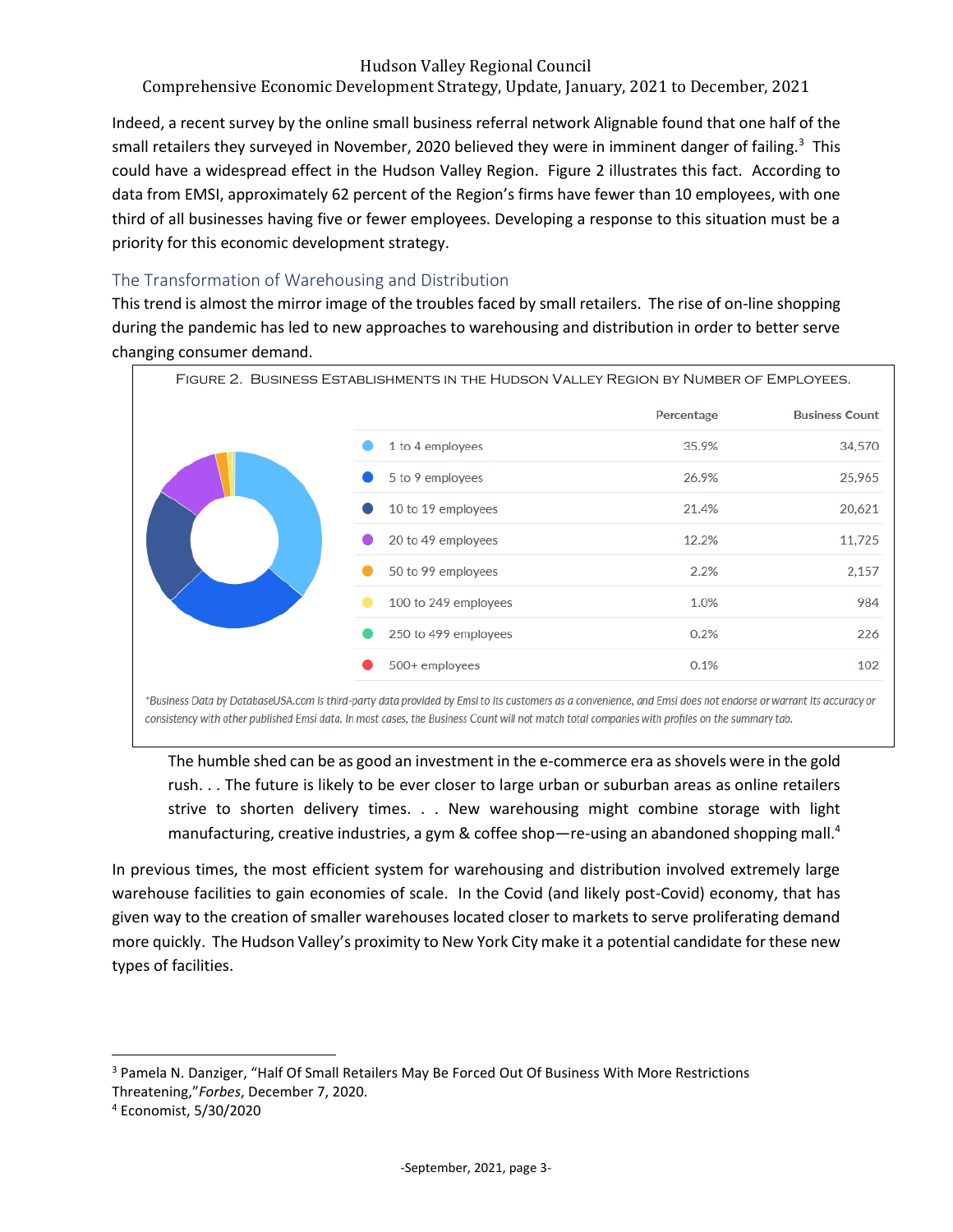# Comprehensive Economic Development Strategy, Update, January, 2021 to December, 2021

# <span id="page-4-0"></span>Convergence & Hybridization in Food & Retail

The changes in retail and distribution described above have contributed to another trend which is a potential opportunity for the Hudson Valley: accelerating convergence and hybridization in food and retail. As retailers seek to provide a reason for shoppers to patronize "bricks and mortar" stores, and restaurants seek ways to entices diners to return, establishments that used to be separate will be combined into a single enterprise. A recent report by the Brookings Institution describes it:

"Convergence and hybridization will accelerate in food retail. . . IKEA was already a furniture showroom, warehouse, and restaurant. High-end grocers were encouraging shoppers to have a beer. Restaurants were increasingly not just dine-in, but fast-casual or mobile food trucks. . . . Americans will return to eating much of their food prepared outside the home. In 2017, jobs in leisure and hospitality (which includes all bars and restaurants) grew to outnumber jobs in retail trade. The pandemic is a setback, but not a reset."<sup>5</sup>

This trend could be an important opportunity for communities in the Hudson Valley, with their wellestablished successful commercial core districts combined with the presence of a strong agriculture and food sector in the County.

## <span id="page-4-1"></span>The Rise of the Remote Worker & "Space as a Service"

The pandemic has also accelerated changes in the way office space is used in business. This raises problems and opportunities for Region's economy. One aspect of this is the rise of remote working as a permanent feature of business. This began out of a need to isolate and socially distance during the pandemic. But firms and employees soon became convinced of the potential long-term advantages of this arrangement. A whitepaper by the consulting firm Gartner describes the result:

A recent Gartner poll showed that 48% of employees will likely work remotely at least part of the time after COVID-19 versus 30% before the pandemic. As organizations shift to more remote work operations, explore the critical competencies employees will need to collaborate digitally, and be prepared to adjust employee experience strategies. Consider whether and how to shift performance goal-setting and employee evaluations for a remote context.<sup>6</sup>

As workers discovered the possibilities of remote work, many have sought to relocate to smaller, less densely populated areas as a means to avoid contracting Covid-19. This could be a potential source of new residents and workers for the Hudson Valley Region.

At the same time, the rise of remote work has also given rise to a re-thinking of how to use office space itself. If workers are no longer bound to a particular office as part of their job, companies have been reconsidering how they use space to get their work done. A recent University of Oxford study described what this will look like:

Offices will no longer just be places to come to work every day, but will become collaborative/creative spaces, perhaps visited twice a week. Consequently, companies might

<sup>5</sup> Brookings Institution, *The ABCs of the post-COVID economic recovery*, May, 2020

<sup>6</sup> Mary Baker, "9 Future of Work Trends Post-COVID-19," *Smarter with Gartner*, June 8, 2020.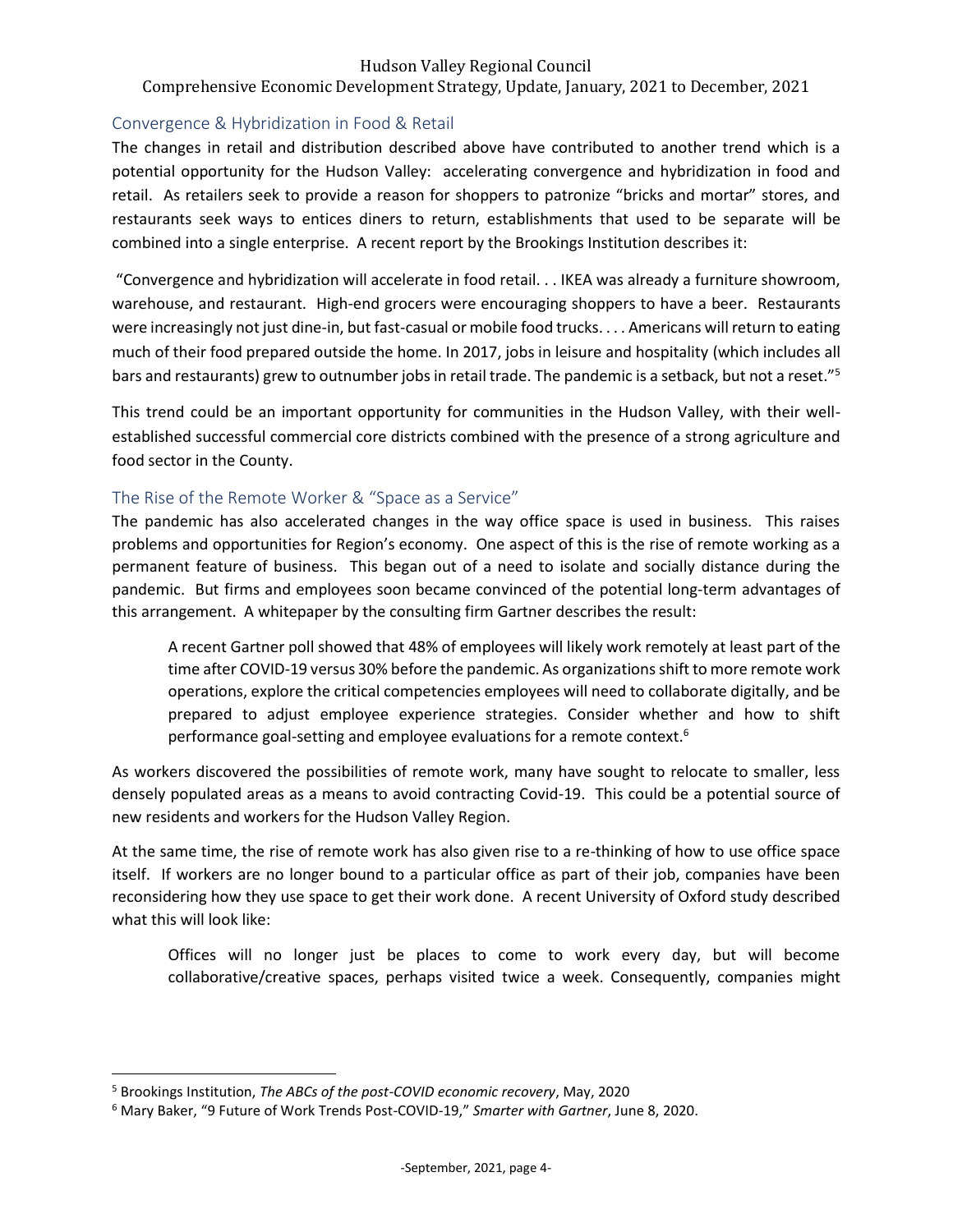Comprehensive Economic Development Strategy, Update, January, 2021 to December, 2021

choose to have more local, suburban and smaller offices, closer to where people live, in order to reduce commutes – a multi-site or dual-hub solution.<sup>7</sup>

The key here is that companies are not limited to a single option in terms of how they organize their places of work. A recent whitepaper by McKinsey described the changes taking place:

In any case, the coming transformation will use a portfolio of space solutions: owned space, standard leases, flexible leases, flex space, co-working space, and remote work. Before the crisis, flexible space solutions held about 3 percent of the US office market. Their share had been growing at 25 percent annually for the past five years, so flexibility was already in the works. McKinsey research indicates that office-space decision makers expect the percentage of time worked in main and satellite offices to decline by 12 and 9 percent, respectively, while flex office space will hold approximately constant and work from home will increase to 27 percent of work time, from 20 percent. 8

# <span id="page-5-0"></span>How Covid-19 Has Affected Economic Activity in the Hudson Valley

While it is essential to understand the extent and nature of Covid-19's impact on the Hudson Vallely economy, it is also difficult to gain detailed understanding give the lack of timely data on employment, wages, etc. For example, as of the writing of this report, the most recent data available from the US Labor Department's Quarterly Census of Employment and Wages was for the second quarter of 2020, which marks just the beginning of the pandemic. Thus, there are limits to what can be understood in terms of how the pandemic has affected various sectors and localities on the region.

Fortunately, the New York State Department of Labor has made every effort to provide preliminary summary data on employment trends in the US, New York State and its constituent regions, including the Hudson Valley. The following pages will review what can be learned from the limited data that are available. As part of understanding these trends, this analysis will also examine trends in sales tax collections in the Hudson Valley. The New York State Department of Taxation and Finance provides data on taxable sales and purchases broken out by the various industries making the sales. While this is not the equivalent of employment data, it does provide some relative indication of which sectors have been hardest hit by Covid-19 and which have been spared the worst effects.

Finally, the analysis will conclude with an assessment of trends in remote working in the Hudson Valley, using an analysis of recent job postings to gauge the presence of remote working in the region. This is accompanied by an analysis of recent single-family home sales in the region to provide a preliminary indication of the extent to which each County is seeing an influx of remote workers.

<sup>&</sup>lt;sup>7</sup> Richard Darby and Tom Darby, The post-pandemic future for city centre office space, University of Oxford, July 6, 2020

<sup>8</sup> Brodie Boland, Aaron De Smet, Rob Palter, and Aditya Sanghvi, *Reimagining the office and work life after COVID-19: Changing attitudes on the role of the office.* McKinsey & Company, June 8, 2020.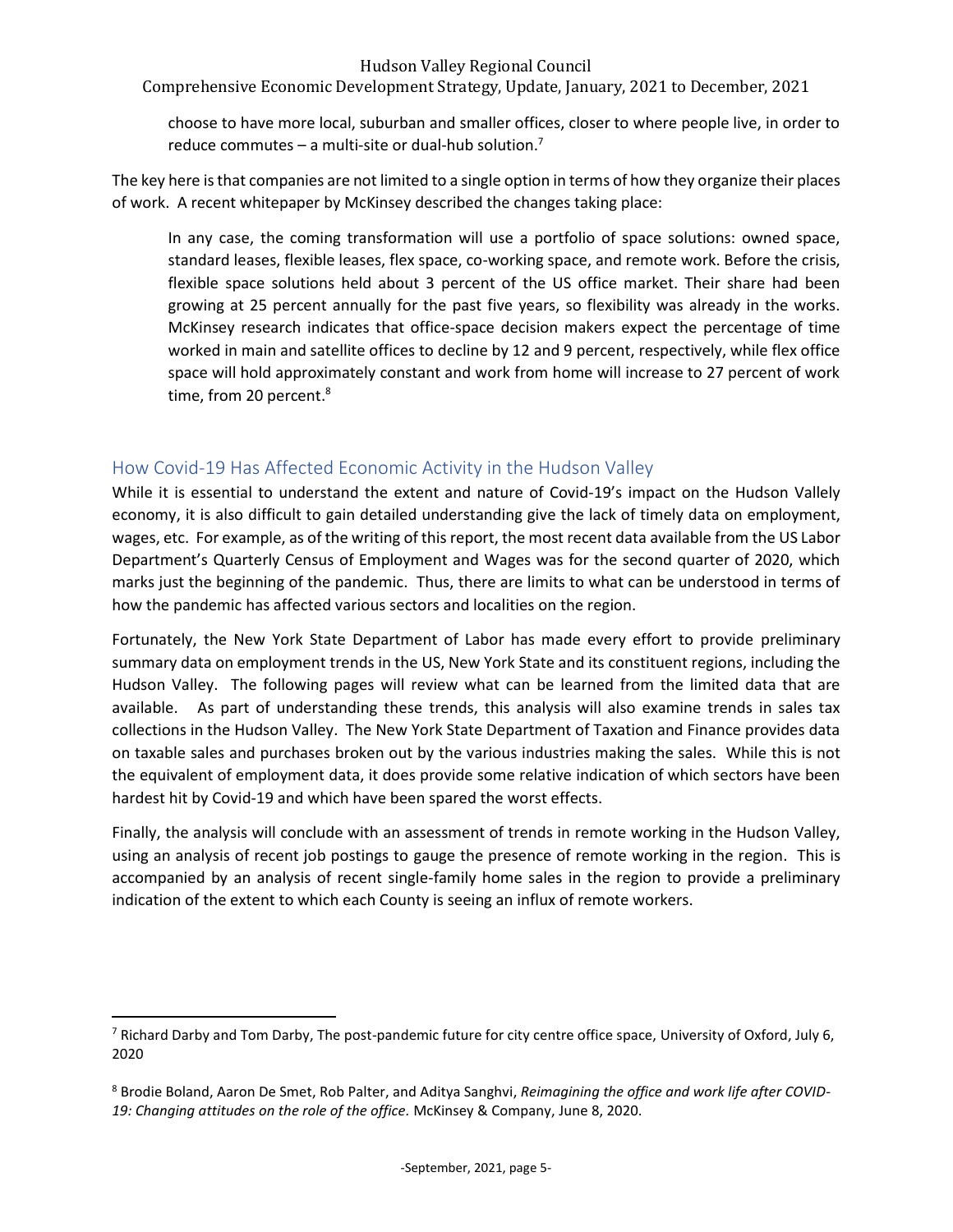Comprehensive Economic Development Strategy, Update, January, 2021 to December, 2021

# <span id="page-6-0"></span>Employment Trends

While detailed data on employment is not yet publicly available, special tabulations of employment data by the New York State Department of Labor provides insight into how the pandemic and its associated economic impact has affected employment in the US, New York State and the Hudson Valley Region.

*National Trends:* Table 1 shows the impact of Covid-19 on the US economy. From December 2019 to December 2020, total nonfarm employment in the US dropped by six percent, with a drop of 6.1 percent in private employment. Note that Table 1 indicates any modest recovery was stalling, with total private sector employment falling 0.1 percent from November to December of 2020.

As would be expected, given the analysis above, Leisure & Hospitality employment in the United States experienced the largest drop over the past year, falling by 22.7 percent from December, 2019 to December, 2020. Again, a modest recovery eluded that sector, with a 3.9 percent decline in the sector from December, 2019 to December, 2020.

While Table 1 does indicate that only a few sectors (natural resources & mining, manufacturing, trade, financial activities and professional services) have shown modest increases in the past month, which reinforces the concept that any recovery is in danger from the intensifying spread of Covid-19, as evidenced by the recent release of jobs data from the US Bureau of Labor Statistics, indicating that total nonfarm payroll employment declined by 140,000 in December, 2020.<sup>9</sup>

*New York State Trends:* As seen in Table 2, New York State has experienced trends similar to the US with even more dramatic declines. Overall employment dropped by 10.3 percent from December, 2019 to December, 2020, with a 11.5 percent decline in private employment. Note also that, among the private sectors, only manufacturing, trade, information (e.g., media), financial activities experienced any growth in jobs. As with the US economy, Leisure and Hospitality was hit the hardest, showing a decline of 38.9 percent, including a 6.9 percent drop in jobs from November to December, 2020.

<sup>9</sup> US Bureau of Labor Statistics, Employment Situation Summary, January 8, 2021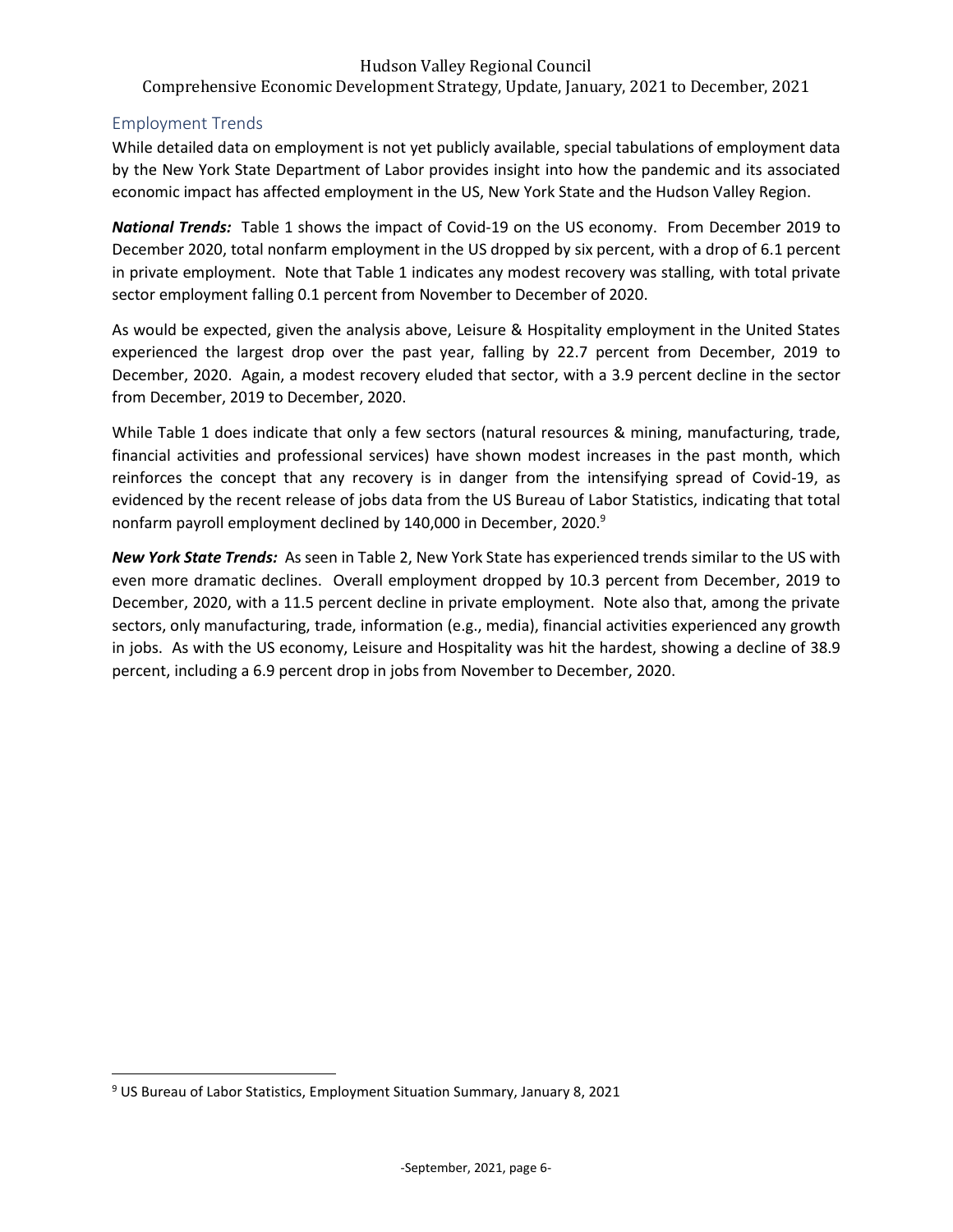| Table 1. Covered, Nonfarm Employment, December 2020, November 2020, December 2019, United States |             |             |             |              |         |              |          |
|--------------------------------------------------------------------------------------------------|-------------|-------------|-------------|--------------|---------|--------------|----------|
| Category                                                                                         | Dec.        | <b>Nov</b>  | Dec.        | <b>Net</b>   | $\%$    | <b>Net</b>   | $\%$     |
|                                                                                                  | 2020        | 2020        | 2019        | <b>Month</b> | Month,  | Year         | Year     |
| <b>Total Nonfarm</b>                                                                             | 143,777,000 | 144,105,000 | 152,934,000 | $-328,000$   | $-0.2%$ | $-9,157,000$ | $-6.0%$  |
| <b>Total Private</b>                                                                             | 122,027,000 | 122,162,000 | 129,919,000 | $-135,000$   | $-0.1%$ | $-7,892,000$ | $-6.1%$  |
| Goods-producing                                                                                  | 20,283,000  | 20,320,000  | 21,034,000  | $-37,000$    | $-0.2%$ | $-751,000$   | $-3.6%$  |
| Natural Resources and Mining                                                                     | 630,000     | 629,000     | 713,000     | 1,000        | 0.2%    | $-83,000$    | $-11.6%$ |
| Construction                                                                                     | 7,322,000   | 7,425,000   | 7,447,000   | $-103,000$   | $-1.4%$ | $-125,000$   | $-1.7%$  |
| Manufacturing                                                                                    | 12,331,000  | 12,266,000  | 12,874,000  | 65,000       | 0.5%    | $-543,000$   | $-4.2%$  |
| Service-Providing                                                                                | 123,494,000 | 123,785,000 | 131,900,000 | $-291,000$   | $-0.2%$ | $-8,406,000$ | $-6.4%$  |
| <b>Private Service-Providing</b>                                                                 | 101,744,000 | 101,842,000 | 108,885,000 | $-98,000$    | $-0.1%$ | $-7,141,000$ | $-6.6%$  |
| Trade, Transportation and Utilities                                                              | 27,896,000  | 27,410,000  | 28,584,000  | 486,000      | 1.8%    | $-688,000$   | $-2.4%$  |
| Information                                                                                      | 2,640,000   | 2,642,000   | 2,897,000   | $-2,000$     | $-0.1%$ | $-257,000$   | $-8.9%$  |
| <b>Financial Activities</b>                                                                      | 8,758,000   | 8,737,000   | 8,820,000   | 21,000       | 0.2%    | $-62,000$    | $-0.7%$  |
| <b>Professional and Business Services</b>                                                        | 20,800,000  | 20,748,000  | 21,597,000  | 52,000       | 0.3%    | $-797,000$   | $-3.7%$  |
| <b>Education and Health Services</b>                                                             | 23,470,000  | 23,581,000  | 24,630,000  | $-111,000$   | $-0.5%$ | $-1,160,000$ | $-4.7%$  |
| Leisure and Hospitality                                                                          | 12,712,000  | 13,225,000  | 16,455,000  | $-513,000$   | $-3.9%$ | $-3,743,000$ | $-22.7%$ |
| <b>Accommodation and Food Services</b>                                                           | 11,127,700  | 11,549,000  | 14,146,200  | $-421,300$   | $-3.6%$ | $-3,018,500$ | $-21.3%$ |
| Food Services and Drinking Places                                                                | 9,768,800   | 10,161,500  | 12,113,500  | $-392,700$   | $-3.9%$ | $-2,344,700$ | $-19.4%$ |
| Source: NYS Department of Labor.                                                                 |             |             |             |              |         |              |          |

|                                      | Table 2. Covered, Nonfarm Employment, December 2020, November 2020, December 2019, New York State |            |           |              |               |              |          |  |  |  |  |  |  |
|--------------------------------------|---------------------------------------------------------------------------------------------------|------------|-----------|--------------|---------------|--------------|----------|--|--|--|--|--|--|
|                                      | Dec.                                                                                              | <b>Nov</b> | Dec.      | <b>Net</b>   | $\frac{0}{0}$ | <b>Net</b>   | $\%$     |  |  |  |  |  |  |
| Category                             | 2020                                                                                              | 2020       | 2019      | <b>Month</b> | Month,        | Year         | Year     |  |  |  |  |  |  |
| <b>Total Nonfarm</b>                 | 8,873,700                                                                                         | 8,931,800  | 9,892,100 | $-58,100$    | $-0.7%$       | $-1,018,400$ | $-10.3%$ |  |  |  |  |  |  |
| <b>Total Private</b>                 | 7,417,300                                                                                         | 7,458,600  | 8,383,300 | $-41,300$    | $-0.6%$       | $-966,000$   | $-11.5%$ |  |  |  |  |  |  |
| Goods-producing                      | 774,100                                                                                           | 778,700    | 835,200   | $-4,600$     | $-0.6%$       | $-61,100$    | $-7.3%$  |  |  |  |  |  |  |
| Natural Resources and Mining         | 4,500                                                                                             | 4,700      | 5,100     | $-200$       | $-4.3%$       | -600         | $-11.8%$ |  |  |  |  |  |  |
| Construction                         | 370,500                                                                                           | 379,100    | 392,900   | $-8,600$     | $-2.3%$       | $-22,400$    | $-5.7%$  |  |  |  |  |  |  |
| Manufacturing                        | 399,100                                                                                           | 394,900    | 437,200   | 4,200        | 1.1%          | $-38,100$    | $-8.7%$  |  |  |  |  |  |  |
| Service-Providing                    | 8,099,600                                                                                         | 8,153,100  | 9,056,900 | $-53,500$    | $-0.7%$       | $-957,300$   | $-10.6%$ |  |  |  |  |  |  |
| <b>Private Service-Providing</b>     | 6,643,200                                                                                         | 6,679,900  | 7,548,100 | $-36,700$    | $-0.5%$       | $-904,900$   | $-12.0%$ |  |  |  |  |  |  |
| Trade, Transportation and Utilities  | 1,451,800                                                                                         | 1,426,600  | 1,593,700 | 25,200       | 1.8%          | $-141,900$   | $-8.9%$  |  |  |  |  |  |  |
| Information                          | 272,700                                                                                           | 272,500    | 278,700   | 200          | 0.1%          | $-6,000$     | $-2.2%$  |  |  |  |  |  |  |
| <b>Financial Activities</b>          | 691,200                                                                                           | 688,500    | 728,400   | 2,700        | 0.4%          | $-37,200$    | $-5.1%$  |  |  |  |  |  |  |
| Professional and Business Services   | 1,248,900                                                                                         | 1,252,800  | 1,390,700 | $-3,900$     | $-0.3%$       | $-141,800$   | $-10.2%$ |  |  |  |  |  |  |
| <b>Education and Health Services</b> | 2,039,100                                                                                         | 2,056,900  | 2,196,700 | $-17,800$    | $-0.9%$       | $-157,600$   | $-7.2%$  |  |  |  |  |  |  |
| Leisure and Hospitality              | 575,900                                                                                           | 618,500    | 942,500   | $-42,600$    | $-6.9%$       | $-366,600$   | $-38.9%$ |  |  |  |  |  |  |
| <b>Other Services</b>                | 363,600                                                                                           | 364,100    | 417,400   | -500         | $-0.1%$       | $-53,800$    | $-12.9%$ |  |  |  |  |  |  |
| Government                           | 1,456,400                                                                                         | 1,473,200  | 1,508,800 | $-16,800$    | $-1.1%$       | $-52,400$    | $-3.5%$  |  |  |  |  |  |  |
| Source: NYS Department of Labor.     |                                                                                                   |            |           |              |               |              |          |  |  |  |  |  |  |

*Hudson Valley Trends:* Table 3 summarizes the employment trends in the Hudson Valley, showing overall declines that are greater than the US experienced, but not as dramatic as the declines seen in New York State as a whole. Overall nonfarm employment dropped 8.4 percent from December, 2019 to December 2020. Private employment fell by 9.2 precent. Similar to New York State, the Hudson Valley Region saw a dramatic drop in Leisure and Hospitality employment (-36.2 percent). While declines were virtually universal, with only Natural Resources & Mining holding steady with a 0.2 percent increase. Only Manufacturing, Trade and Information show slight increases from November to December, 2020, which indicates the hold the pandemic still has on the region.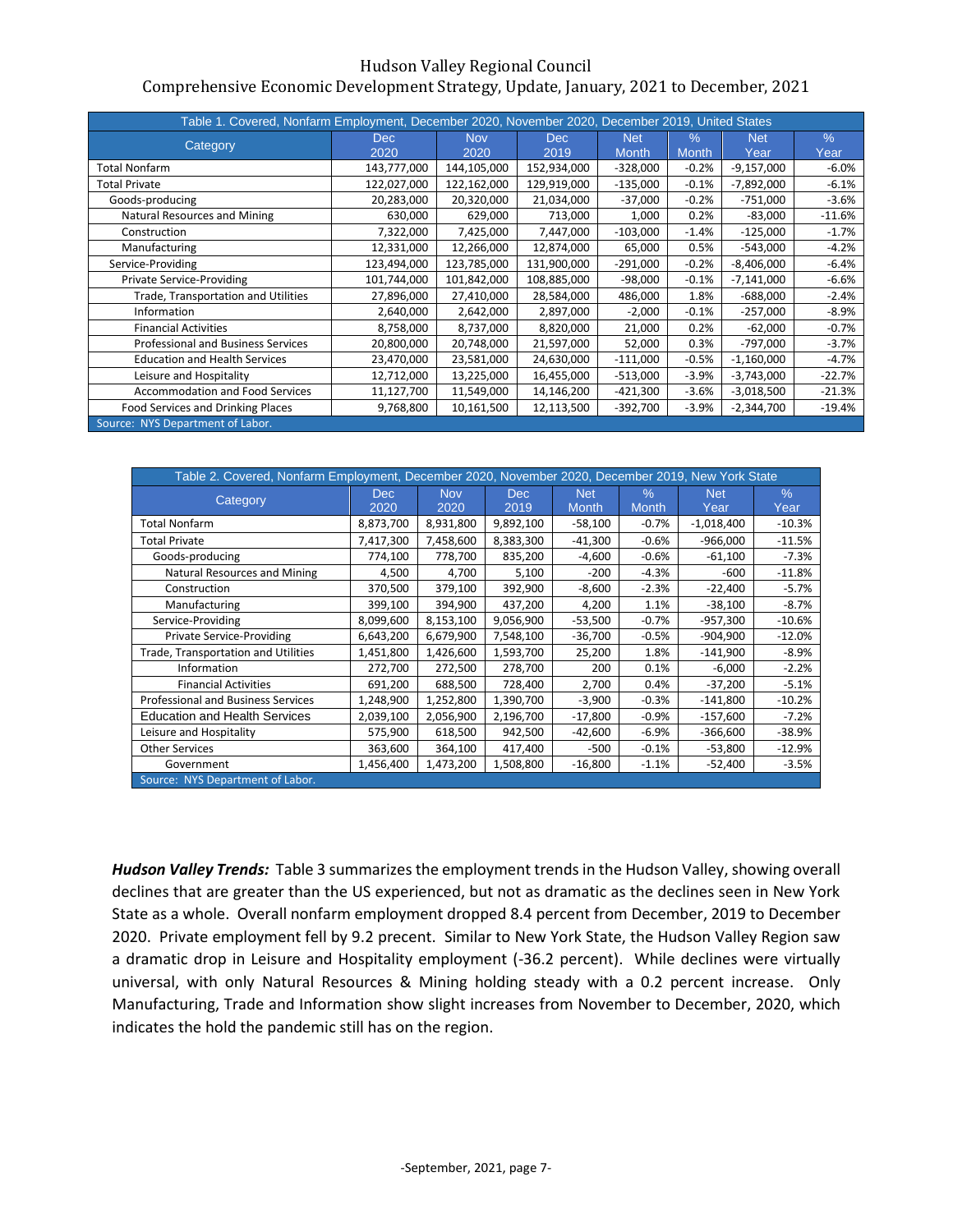| Table 3. Covered, Nonfarm Employment, October 2020, November 2020, December 2019, Hudson Valley Region |              |                    |                    |                            |                      |                    |              |
|--------------------------------------------------------------------------------------------------------|--------------|--------------------|--------------------|----------------------------|----------------------|--------------------|--------------|
| Category                                                                                               | Dec.<br>2020 | <b>Nov</b><br>2020 | <b>Dec</b><br>2019 | <b>Net</b><br><b>Month</b> | $\%$<br><b>Month</b> | <b>Net</b><br>Year | $\%$<br>Year |
| <b>Total Nonfarm</b>                                                                                   | 891,300      | 899,400            | 972,900            | $-8,100$                   | $-0.9%$              | $-81,600$          | $-8.4%$      |
| <b>Total Private</b>                                                                                   | 741,700      | 747,000            | 816,500            | $-5,300$                   | $-0.7%$              | $-74,800$          | $-9.2%$      |
| Goods-producing                                                                                        | 94,500       | 95,200             | 98,100             | $-700$                     | $-0.7%$              | $-3,600$           | $-3.7%$      |
| Natural Resources, Mining and<br>Construction                                                          | 54,800       | 55,900             | 54,700             | $-1,100$                   | $-2.0%$              | 100                | 0.2%         |
| Manufacturing                                                                                          | 39,700       | 39,300             | 43,400             | 400                        | 1.0%                 | $-3,700$           | $-8.5%$      |
| Service-Providing                                                                                      | 796,800      | 804,200            | 874,800            | $-7,400$                   | $-0.9%$              | $-78,000$          | $-8.9%$      |
| <b>Private Service-Providing</b>                                                                       | 647,200      | 651,800            | 718,400            | $-4,600$                   | $-0.7%$              | $-71,200$          | $-9.9%$      |
| Trade, Transportation and Utilities                                                                    | 178,100      | 173,900            | 185,700            | 4,200                      | 2.4%                 | $-7,600$           | $-4.1%$      |
| Information                                                                                            | 14,600       | 14,500             | 14,800             | 100                        | 0.7%                 | $-200$             | $-1.4%$      |
| <b>Financial Activities</b>                                                                            | 43,000       | 43,400             | 46,300             | $-400$                     | $-0.9%$              | $-3,300$           | $-7.1%$      |
| <b>Professional and Business Services</b>                                                              | 106,400      | 107,500            | 115,200            | $-1,100$                   | $-1.0%$              | $-8,800$           | $-7.6%$      |
| <b>Education and Health Services</b>                                                                   | 212,600      | 216,200            | 223,500            | $-3,600$                   | $-1.7%$              | $-10,900$          | $-4.9%$      |
| Leisure and Hospitality                                                                                | 57,900       | 61,400             | 90,800             | $-3,500$                   | $-5.7%$              | $-32,900$          | $-36.2%$     |
| <b>Other Services</b>                                                                                  | 34,600       | 34,900             | 42,100             | $-300$                     | $-0.9%$              | $-7,500$           | $-17.8%$     |
| Government                                                                                             | 149,600      | 152,400            | 156,400            | $-2,800$                   | $-1.8%$              | $-6,800$           | $-4.3%$      |
| Source: NYS Department of Labor                                                                        |              |                    |                    |                            |                      |                    |              |

Tables 4 through 7 provide employment trends within areas in the Hudson Vallely region. For example, Table 4 provides a summary of employment trends for the Dutchess/Putnam Metropolitan Statistical Area (MSA). Job losses are similar to what has been experienced by the Region as a whole, with declines in total, nonfarm employment of 9.6 percent from December, 2019 to December, 2020, and a drop of ten percent in private employment over that same time period. Similar to national, statewide and regional trends, the largest drop in the Dutchess/Putnam MSA was in the Leisure and Hospitality sector, with a drop of 32.4 percent, smaller than what was experienced nationally, within the State and Region, but a significant decline nonetheless.

Table 5 summarizes employment for the Orange/Rockland/Westchester MSA. Again, the trends at this level match national, State and Regional trends. Note that Leisure and Hospitality employment declined by 42.6 percent from December, 2019 to December, 2020, with this decline continuing between November and December, 2020.

Table 6 shows the situation in Sullivan County, where the declines were more modest than the other areas. Total nonfarm employment fell by 6.8 percent from December, 2019 to December, 2020, while private sector jobs declined by 8.2 percent. The trends in Sullivan also show stagnation or decline in employment has continued from November to December, 2020, with the biggest ongoing declines in Natural Resources, Mining & Construction (down by 8.3 percent) and Other Services (-11.1 percent). As in all of the other areas examined, the sector with the steepest decline in Leisure and Hospitality, with a relatively modest drop of 19.0 percent.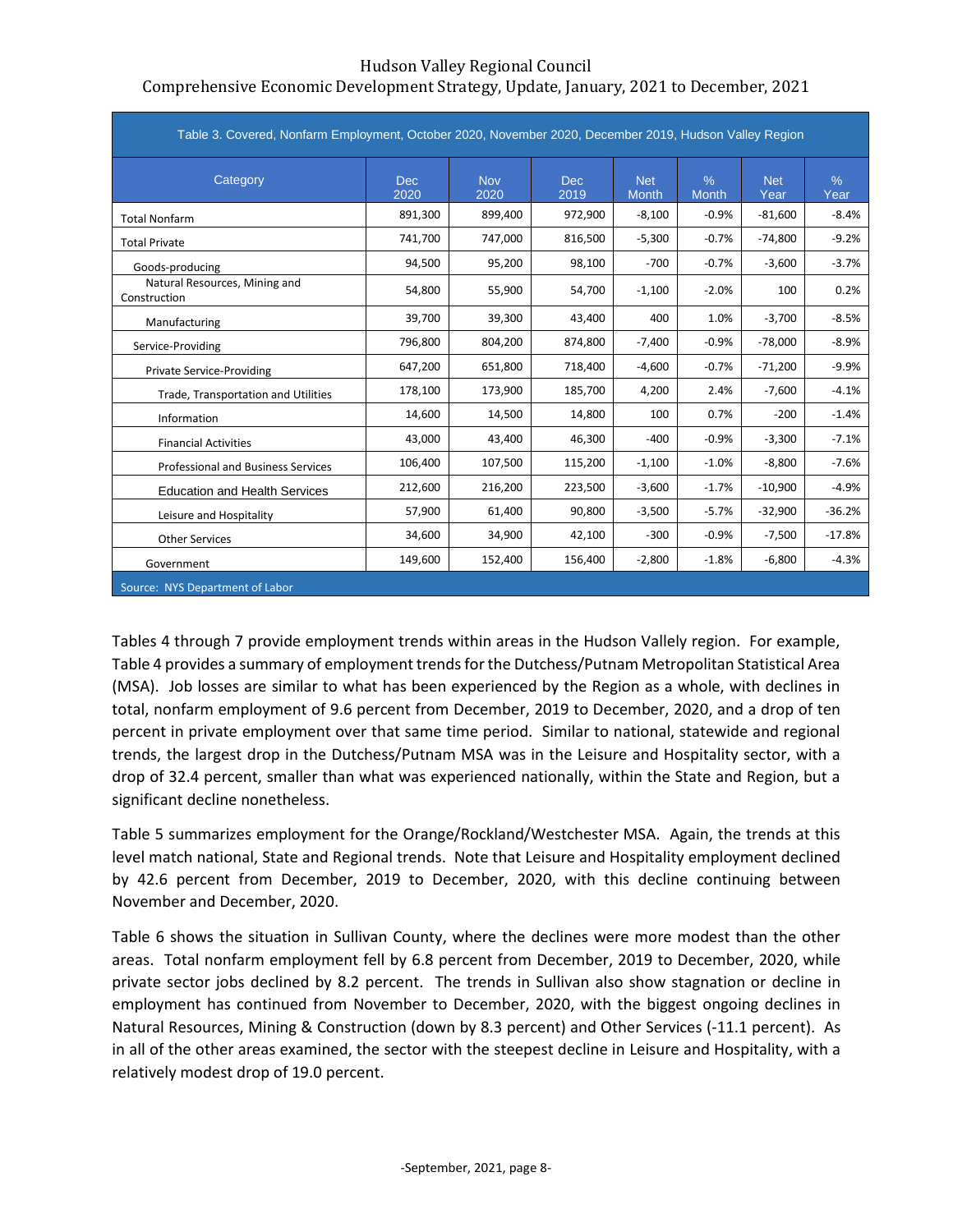# Comprehensive Economic Development Strategy, Update, January, 2021 to December, 2021

As Table 7 shows, the area with the most modest declines may be Ulster County (aka, the Kingston MSA). Overall, the County saw total nonfarm employment fall by 5.1 percent from December, 2019 to December, 2020, and private employment drop by 5.2 percent. The only private sector to lose more than ten percent in employment was Other Services (16.7 percent). Note also that, according to the NYS Labor Department data, Ulster County experienced only a 2.4 percent decline in Hospitality and Leisure employment from November, 2019 to November, 2020.

| Table 4. Covered, Nonfarm Employment, December 2020, November 2020, December 2019, Dutchess/Putnam MSA |            |            |            |              |              |            |          |
|--------------------------------------------------------------------------------------------------------|------------|------------|------------|--------------|--------------|------------|----------|
| Category                                                                                               | <b>Dec</b> | <b>Nov</b> | <b>Dec</b> | <b>Net</b>   | $\%$         | <b>Net</b> | $\%$     |
|                                                                                                        | 2020       | 2020       | 2019       | <b>Month</b> | <b>Month</b> | Year       | Year     |
| <b>Total Nonfarm</b>                                                                                   | 136,600    | 137,900    | 151,100    | $-1,300$     | $-0.9%$      | $-14,500$  | $-9.6%$  |
| <b>Total Private</b>                                                                                   | 112,200    | 113,100    | 124,600    | $-900$       | $-0.8%$      | $-12,400$  | $-10.0%$ |
| Goods-producing                                                                                        | 18,300     | 18,300     | 17,700     | 0            | 0.0%         | 600        | 3.4%     |
| Natural Resources, Mining and                                                                          | 10,000     | 10,100     | 8,700      | $-100$       | $-1.0%$      | 1,300      | 14.9%    |
| Construction                                                                                           |            |            |            |              |              |            |          |
| Manufacturing                                                                                          | 8,300      | 8,200      | 9,000      | 100          | 1.2%         | $-700$     | $-7.8%$  |
| Service-Providing                                                                                      | 118,300    | 119,600    | 133,400    | $-1,300$     | $-1.1%$      | $-15,100$  | $-11.3%$ |
| <b>Private Service-Providing</b>                                                                       | 93,900     | 94,800     | 106,900    | $-900$       | $-0.9%$      | $-13,000$  | $-12.2%$ |
| Trade, Transportation and Utilities                                                                    | 24,000     | 23,500     | 25,500     | 500          | 2.1%         | $-1,500$   | $-5.9%$  |
| <b>Wholesale Trade</b>                                                                                 | 3,000      | 3,000      | 3,200      | $\Omega$     | 0.0%         | $-200$     | $-6.3%$  |
| <b>Retail Trade</b>                                                                                    | 16,800     | 16,500     | 17,600     | 300          | 1.8%         | $-800$     | $-4.5%$  |
| Transportation, Warehousing and                                                                        | 4,200      | 4.000      | 4,700      | 200          | 5.0%         | $-500$     | $-10.6%$ |
| <b>Utilities</b>                                                                                       |            |            |            |              |              |            |          |
| Information                                                                                            | 1.900      | 1,900      | 1,900      | 0            | 0.0%         | $\Omega$   | 0.0%     |
| <b>Financial Activities</b>                                                                            | 4,900      | 4,900      | 5,100      | 0            | 0.0%         | $-200$     | $-3.9%$  |
| <b>Professional and Business Services</b>                                                              | 11,800     | 11,700     | 13,200     | 100          | 0.9%         | $-1,400$   | $-10.6%$ |
| <b>Education and Health Services</b>                                                                   | 35,500     | 36,200     | 39,900     | $-700$       | $-1.9%$      | $-4,400$   | $-11.0%$ |
| <b>Educational Services</b>                                                                            | 12,000     | 12,700     | 14,900     | $-700$       | $-5.5%$      | $-2,900$   | $-19.5%$ |
| <b>Health Care and Social Assistance</b>                                                               | 23,500     | 23,500     | 25,000     | $\Omega$     | 0.0%         | $-1,500$   | $-6.0%$  |
| Leisure and Hospitality                                                                                | 9,800      | 10,600     | 14,500     | $-800$       | $-7.5%$      | $-4,700$   | $-32.4%$ |
| <b>Other Services</b>                                                                                  | 6,000      | 6,000      | 6,800      | $\Omega$     | 0.0%         | $-800$     | $-11.8%$ |
| Government                                                                                             | 24,400     | 24,800     | 26,500     | $-400$       | $-1.6%$      | $-2,100$   | $-7.9%$  |
| <b>Federal Government</b>                                                                              | 1,500      | 1,500      | 1,500      | $\Omega$     | 0.0%         | $\Omega$   | 0.0%     |
| <b>State Government</b>                                                                                | 5,600      | 5,700      | 5,800      | $-100$       | $-1.8%$      | $-200$     | $-3.4%$  |
| <b>Local Government</b>                                                                                | 17,300     | 17,600     | 19,200     | $-300$       | $-1.7%$      | $-1,900$   | $-9.9%$  |
| <b>Local Government Education</b>                                                                      | 10,900     | 11,200     | 12,400     | $-300$       | $-2.7%$      | $-1,500$   | $-12.1%$ |
| Source: NYS Department of Labor                                                                        |            |            |            |              |              |            |          |

| Table 5. Covered, Nonfarm Employment, December 2020, November 2020, December 2019, Orange/Rockland/Westchester MSA |         |            |            |              |              |            |         |
|--------------------------------------------------------------------------------------------------------------------|---------|------------|------------|--------------|--------------|------------|---------|
| Category                                                                                                           | Dec     | <b>Nov</b> | <b>Dec</b> | <b>Net</b>   | $\%$         | <b>Net</b> | $\%$    |
|                                                                                                                    | 2020    | 2020       | 2019       | <b>Month</b> | <b>Month</b> | Year       | Year    |
| <b>Total Nonfarm</b>                                                                                               | 667,400 | 673,400    | 729,300    | $-6,000$     | $-0.9%$      | $-61,900$  | $-8.5%$ |
| <b>Total Private</b>                                                                                               | 562,300 | 566,300    | 620,300    | $-4,000$     | $-0.7%$      | $-58,000$  | $-9.4%$ |
| Goods-producing                                                                                                    | 67,300  | 67,900     | 71,000     | $-600$       | $-0.9%$      | -3,700     | $-5.2%$ |
| Natural Resources, Mining and Construction                                                                         | 40,700  | 41,600     | 41,700     | $-900$       | $-2.2%$      | $-1,000$   | $-2.4%$ |
| <b>Specialty Trade Contractors</b>                                                                                 | 25,900  | 26,600     | 28,200     | $-700$       | $-2.6%$      | $-2,300$   | $-8.2%$ |
| Manufacturing                                                                                                      | 26,600  | 26,300     | 29,300     | 300          | 1.1%         | $-2,700$   | $-9.2%$ |
| <b>Chemical Manufacturing</b>                                                                                      | 4,000   | 4,000      | 4,100      | 0            | 0.0%         | $-100$     | $-2.4%$ |
| Service-Providing                                                                                                  | 600,100 | 605,500    | 658,300    | $-5,400$     | $-0.9%$      | $-58,200$  | $-8.8%$ |
| <b>Private Service-Providing</b>                                                                                   | 495,000 | 498,400    | 549,300    | $-3,400$     | $-0.7%$      | $-54,300$  | $-9.9%$ |
| Trade, Transportation and Utilities                                                                                | 137,700 | 134,300    | 143,300    | 3,400        | 2.5%         | -5,600     | $-3.9%$ |
| <b>Wholesale Trade</b>                                                                                             | 25,000  | 24,500     | 27,500     | 500          | 2.0%         | $-2,500$   | $-9.1%$ |
| Merchant Wholesalers, Durable Goods                                                                                | 12,400  | 12,300     | 13,500     | 100          | 0.8%         | $-1,100$   | $-8.1%$ |
| Retail Trade                                                                                                       | 87,000  | 84,500     | 87,400     | 2,500        | 3.0%         | $-400$     | $-0.5%$ |
| Food and Beverage Stores                                                                                           | 19,600  | 19,300     | 20,000     | 300          | 1.6%         | $-400$     | $-2.0%$ |
| <b>Grocery Stores</b>                                                                                              | 16,700  | 16,300     | 16,800     | 400          | 2.5%         | $-100$     | $-0.6%$ |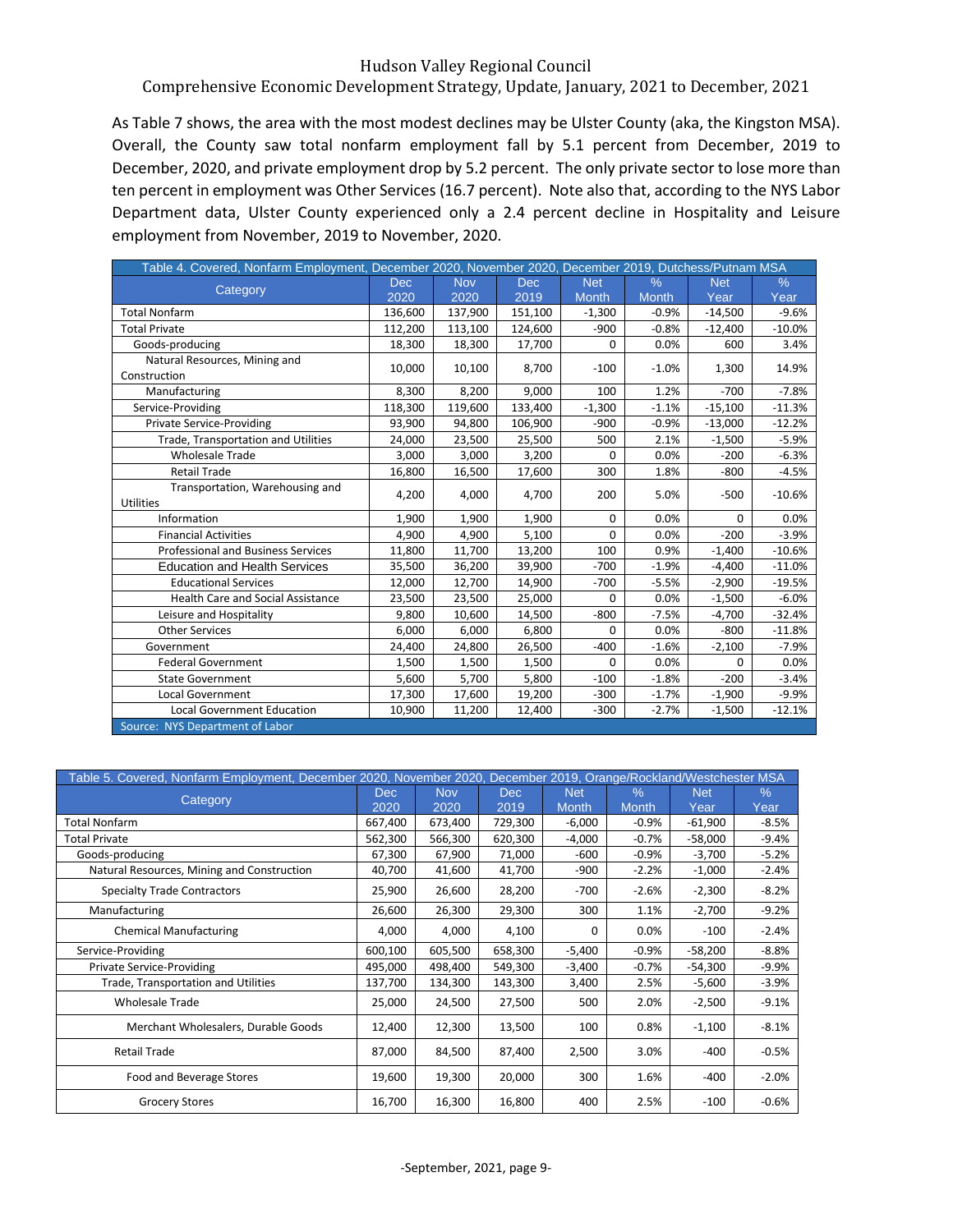| Table 5. Covered, Nonfarm Employment, December 2020, November 2020, December 2019, Orange/Rockland/Westchester MSA |             |                    |                    |                            |                   |                    |           |
|--------------------------------------------------------------------------------------------------------------------|-------------|--------------------|--------------------|----------------------------|-------------------|--------------------|-----------|
| Category                                                                                                           | Dec<br>2020 | <b>Nov</b><br>2020 | <b>Dec</b><br>2019 | <b>Net</b><br><b>Month</b> | %<br><b>Month</b> | <b>Net</b><br>Year | %<br>Year |
| <b>Health and Personal Care Stores</b>                                                                             | 6,600       | 6,500              | 6,800              | 100                        | 1.5%              | $-200$             | $-2.9%$   |
| Clothing and Clothing Accessories Stores                                                                           | 8,600       | 8,300              | 11,400             | 300                        | 3.6%              | $-2,800$           | $-24.6%$  |
| <b>General Merchandise Stores</b>                                                                                  | 14,300      | 13,700             | 13,600             | 600                        | 4.4%              | 700                | 5.1%      |
| Transportation, Warehousing and Utilities                                                                          | 25,700      | 25,300             | 28,400             | 400                        | 1.6%              | $-2,700$           | $-9.5%$   |
| <b>Utilities</b>                                                                                                   | 4,000       | 4,000              | 4.300              | 0                          | 0.0%              | $-300$             | $-7.0%$   |
| <b>Transportation and Warehousing</b>                                                                              | 21,700      | 21,300             | 24,100             | 400                        | 1.9%              | $-2,400$           | $-10.0\%$ |
| Information                                                                                                        | 11,700      | 11,700             | 11,900             | 0                          | 0.0%              | $-200$             | $-1.7%$   |
| Telecommunications                                                                                                 | 3,200       | 3,300              | 3,500              | $-100$                     | $-3.0%$           | $-300$             | $-8.6%$   |
| <b>Financial Activities</b>                                                                                        | 35,000      | 35,400             | 38,000             | $-400$                     | $-1.1%$           | $-3,000$           | $-7.9%$   |
| Finance and Insurance                                                                                              | 21,800      | 22,100             | 23,800             | $-300$                     | $-1.4%$           | $-2,000$           | $-8.4%$   |
| Credit Intermediation and Related Activities                                                                       | 8,800       | 8,900              | 9,000              | $-100$                     | $-1.1%$           | $-200$             | $-2.2%$   |
| Depository Credit Intermediation                                                                                   | 4,900       | 4,900              | 5,100              | 0                          | 0.0%              | $-200$             | $-3.9%$   |
| <b>Insurance Carriers and Related Activities</b>                                                                   | 10,000      | 10,100             | 10,300             | $-100$                     | $-1.0%$           | $-300$             | $-2.9%$   |
| Real Estate and Rental and Leasing                                                                                 | 13,200      | 13,300             | 14,200             | $-100$                     | $-0.8%$           | $-1,000$           | $-7.0%$   |
| <b>Professional and Business Services</b>                                                                          | 88,800      | 90,000             | 95,800             | $-1,200$                   | $-1.3%$           | $-7,000$           | $-7.3%$   |
| Professional, Scientific, and Technical Services                                                                   | 39,900      | 40,000             | 41,700             | $-100$                     | $-0.3%$           | $-1,800$           | $-4.3%$   |
| Management of Companies and Enterprises                                                                            | 10,500      | 10,500             | 11,100             | 0                          | 0.0%              | $-600$             | $-5.4%$   |
| Administrative and Support and Waste<br>Management and Remediation Services                                        | 38,400      | 39,500             | 43,000             | $-1,100$                   | $-2.8%$           | $-4,600$           | $-10.7%$  |
| <b>Administrative and Support Services</b>                                                                         | 37,000      | 38,100             | 40,800             | $-1,100$                   | $-2.9%$           | $-3,800$           | $-9.3%$   |
| <b>Employment Services</b>                                                                                         | 8,400       | 8,300              | 10,600             | 100                        | 1.2%              | $-2,200$           | $-20.8%$  |
| <b>Education and Health Services</b>                                                                               | 159,800     | 162,700            | 165,000            | $-2,900$                   | $-1.8%$           | $-5,200$           | $-3.2%$   |
| <b>Educational Services</b>                                                                                        | 31,400      | 33,200             | 34,600             | $-1,800$                   | $-5.4%$           | $-3,200$           | $-9.2%$   |
| <b>Health Care and Social Assistance</b>                                                                           | 128,400     | 129,500            | 130,400            | $-1,100$                   | $-0.8%$           | $-2,000$           | $-1.5%$   |
| <b>Ambulatory Health Care Services</b>                                                                             | 46,600      | 48,400             | 48,000             | $-1,800$                   | $-3.7%$           | $-1,400$           | $-2.9%$   |
| Hospitals                                                                                                          | 28,200      | 28,000             | 28,900             | 200                        | 0.7%              | $-700$             | $-2.4%$   |
| <b>General Medical and Surgical Hospitals</b>                                                                      | 25,200      | 25,000             | 25,700             | 200                        | 0.8%              | $-500$             | $-1.9%$   |
| Social Assistance                                                                                                  | 26,300      | 26,200             | 29,200             | 100                        | 0.4%              | $-2,900$           | $-9.9%$   |
| Leisure and Hospitality                                                                                            | 36,700      | 38,800             | 63,900             | $-2,100$                   | $-5.4%$           | $-27,200$          | $-42.6%$  |
| <b>Accommodation and Food Services</b>                                                                             | 28,500      | 30,300             | 49,500             | $-1,800$                   | -5.9%             | $-21,000$          | -42.4%    |
| Food Services and Drinking Places                                                                                  | 27,600      | 29,400             | 46,300             | $-1,800$                   | $-6.1%$           | $-18,700$          | $-40.4%$  |
| <b>Full-Service Restaurants</b>                                                                                    | 11,800      | 13,300             | 22,500             | $-1,500$                   | $-11.3%$          | $-10,700$          | $-47.6%$  |
| <b>Other Services</b>                                                                                              | 25,300      | 25,500             | 31,400             | $-200$                     | $-0.8%$           | $-6,100$           | $-19.4%$  |
| Government                                                                                                         | 105,100     | 107,100            | 109,000            | $-2,000$                   | $-1.9%$           | $-3,900$           | $-3.6%$   |
| <b>Federal Government</b>                                                                                          | 9,300       | 9,200              | 9,400              | 100                        | 1.1%              | $-100$             | $-1.1%$   |
| <b>State Government</b>                                                                                            | 15,000      | 15,300             | 15,300             | $-300$                     | $-2.0%$           | $-300$             | $-2.0%$   |
| <b>Local Government</b>                                                                                            | 80,800      | 82,600             | 84,300             | $-1,800$                   | $-2.2%$           | $-3,500$           | $-4.2%$   |
| Local Government Education                                                                                         | 49,300      | 49,500             | 51,300             | $-200$                     | $-0.4%$           | $-2,000$           | $-3.9%$   |
| Source: NYS Department of Labor.                                                                                   |             |                    |                    |                            |                   |                    |           |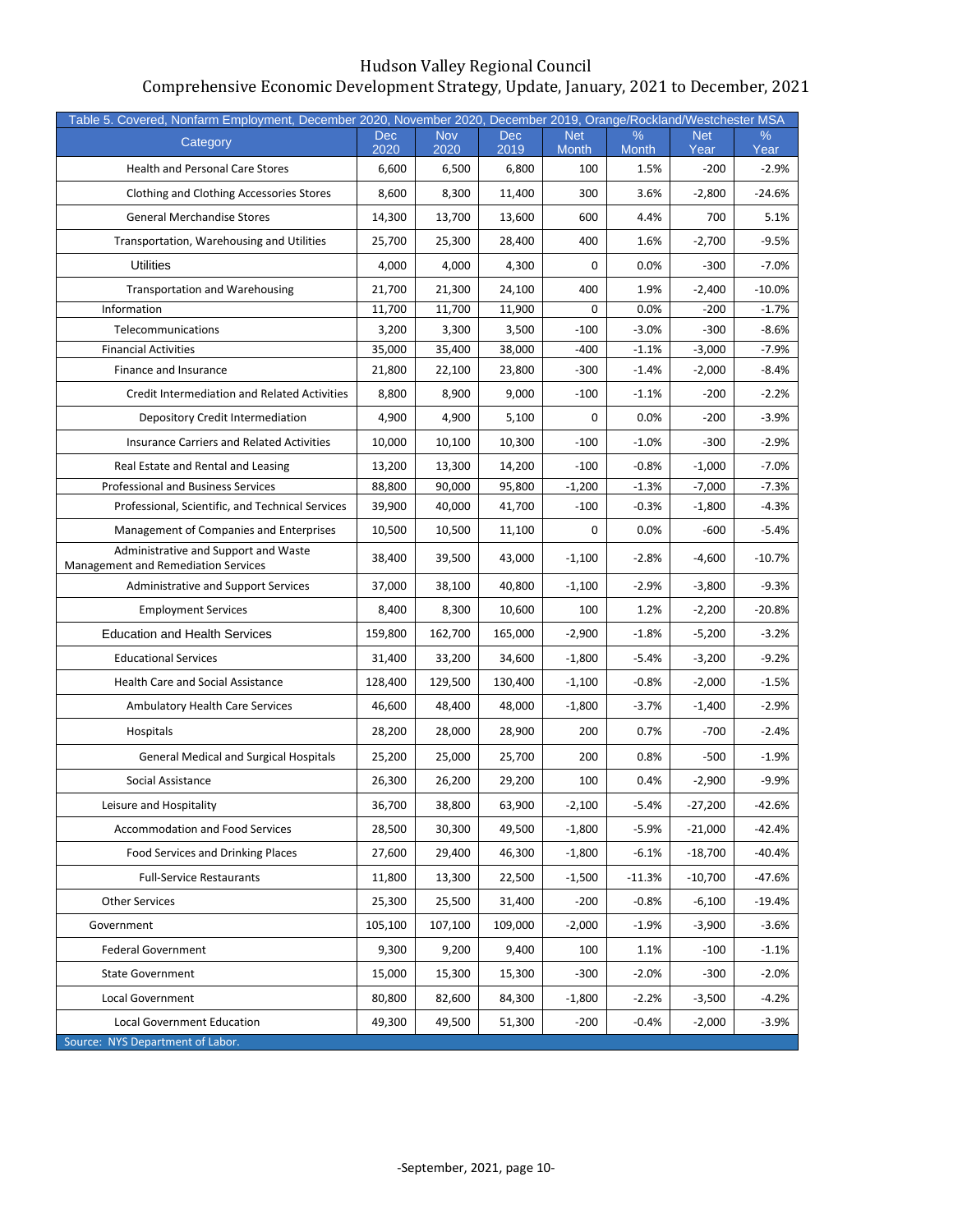## Comprehensive Economic Development Strategy, Update, January, 2021 to December, 2021

| Table 6. Covered, Nonfarm Employment, December 2020, November 2020, December 2019, Sullivan County |             |                    |              |                            |                      |                    |              |
|----------------------------------------------------------------------------------------------------|-------------|--------------------|--------------|----------------------------|----------------------|--------------------|--------------|
| Category                                                                                           | Dec<br>2020 | <b>Nov</b><br>2020 | Dec.<br>2019 | <b>Net</b><br><b>Month</b> | $\%$<br><b>Month</b> | <b>Net</b><br>Year | $\%$<br>Year |
| <b>Total Nonfarm</b>                                                                               | 27,400      | 27,900             | 29,400       | $-500$                     | $-1.8%$              | $-2,000$           | $-6.8%$      |
| <b>Total Private</b>                                                                               | 21,200      | 21,500             | 23,100       | $-300$                     | $-1.4%$              | $-1,900$           | $-8.2%$      |
| Goods-Producing                                                                                    | 2,700       | 2,800              | 2,900        | $-100$                     | $-3.6%$              | $-200$             | $-6.9%$      |
| Natural Resources, Mining<br>and Construction                                                      | 1,100       | 1,200              | 1,200        | $-100$                     | $-8.3%$              | $-100$             | $-8.3%$      |
| Manufacturing                                                                                      | 1,600       | 1,600              | 1,700        | 0                          | 0.0%                 | $-100$             | $-5.9%$      |
| Service-Providing                                                                                  | 24,700      | 25,100             | 26,500       | $-400$                     | $-1.6%$              | $-1,800$           | $-6.8%$      |
| <b>Private Service-Providing</b>                                                                   | 18,500      | 18,700             | 20,200       | $-200$                     | $-1.1%$              | $-1,700$           | $-8.4%$      |
| Trade, Transportation and<br><b>Utilities</b>                                                      | 4,200       | 4,200              | 4,500        | $\Omega$                   | 0.0%                 | $-300$             | $-6.7%$      |
| Information                                                                                        | 100         | 100                | 100          | $\Omega$                   | 0.0%                 | $\Omega$           | $0.0\%$      |
| <b>Financial Activities</b>                                                                        | 800         | 800                | 800          | 0                          | 0.0%                 | 0                  | $0.0\%$      |
| <b>Professional and Business</b><br>Services                                                       | 1,700       | 1,700              | 1,800        | $\Omega$                   | 0.0%                 | $-100$             | $-5.6%$      |
| <b>Education and Health</b><br>Services                                                            | 7,500       | 7,500              | 7,900        | <sup>0</sup>               | 0.0%                 | $-400$             | $-5.1%$      |
| Leisure and Hospitality                                                                            | 3,400       | 3,500              | 4,200        | $-100$                     | $-2.9%$              | $-800$             | $-19.0%$     |
| <b>Other Services</b>                                                                              | 800         | 900                | 900          | $-100$                     | $-11.1%$             | $-100$             | $-11.1%$     |
| Government                                                                                         | 6,200       | 6,400              | 6,300        | $-200$                     | $-3.1%$              | $-100$             | $-1.6%$      |
| Source: NYS Department of Labor.                                                                   |             |                    |              |                            |                      |                    |              |

| Table 7. Covered, Nonfarm Employment, December 2020, November 2020, December 2019, Kingston MSA<br>(Ulster County) |                    |                    |                    |                            |                      |                    |              |  |  |  |  |  |
|--------------------------------------------------------------------------------------------------------------------|--------------------|--------------------|--------------------|----------------------------|----------------------|--------------------|--------------|--|--|--|--|--|
| Category                                                                                                           | <b>Dec</b><br>2020 | <b>Nov</b><br>2020 | <b>Dec</b><br>2019 | <b>Net</b><br><b>Month</b> | $\%$<br><b>Month</b> | <b>Net</b><br>Year | $\%$<br>Year |  |  |  |  |  |
| <b>Total Nonfarm</b>                                                                                               | 59,900             | 60,200             | 63,100             | $-300$                     | $-0.5%$              | $-3,200$           | $-5.1%$      |  |  |  |  |  |
| <b>Total Private</b>                                                                                               | 46,000             | 46,100             | 48,500             | $-100$                     | $-0.2%$              | $-2,500$           | $-5.2%$      |  |  |  |  |  |
| Goods-producing                                                                                                    | 6,200              | 6,200              | 6,500              | 0                          | 0.0%                 | $-300$             | $-4.6%$      |  |  |  |  |  |
| Natural Resources, Mining and<br>Construction                                                                      | 3,000              | 3,000              | 3,100              | 0                          | 0.0%                 | $-100$             | $-3.2%$      |  |  |  |  |  |
| Manufacturing                                                                                                      | 3,200              | 3,200              | 3,400              | $\Omega$                   | 0.0%                 | $-200$             | $-5.9%$      |  |  |  |  |  |
| Service-Providing                                                                                                  | 53,700             | 54,000             | 56,600             | $-300$                     | $-0.6%$              | $-2,900$           | $-5.1%$      |  |  |  |  |  |
| <b>Private Service-Providing</b>                                                                                   | 39,800             | 39,900             | 42,000             | $-100$                     | $-0.3%$              | $-2,200$           | $-5.2%$      |  |  |  |  |  |
| Trade, Transportation and Utilities                                                                                | 12,200             | 11,900             | 12,400             | 300                        | 2.5%                 | $-200$             | $-1.6%$      |  |  |  |  |  |
| <b>Wholesale Trade</b>                                                                                             | 1,500              | 1,500              | 1,600              | 0                          | 0.0%                 | $-100$             | $-6.3%$      |  |  |  |  |  |
| <b>Retail Trade</b>                                                                                                | 8,800              | 8,600              | 9,000              | 200                        | 2.3%                 | $-200$             | $-2.2%$      |  |  |  |  |  |
| Transport. Warehousing & Utils.                                                                                    | 1,900              | 1,800              | 1,800              | 100                        | 5.6%                 | 100                | 5.6%         |  |  |  |  |  |
| Information                                                                                                        | 900                | 800                | 900                | 100                        | 12.5%                | 0                  | 0.0%         |  |  |  |  |  |
| <b>Financial Activities</b>                                                                                        | 2,300              | 2,300              | 2,400              | 0                          | 0.0%                 | $-100$             | $-4.2%$      |  |  |  |  |  |
| <b>Professional and Business Services</b>                                                                          | 4,100              | 4,100              | 4,400              | 0                          | 0.0%                 | $-300$             | $-6.8%$      |  |  |  |  |  |
| <b>Education and Health Services</b>                                                                               | 9,800              | 9,800              | 10,700             | 0                          | 0.0%                 | $-900$             | $-8.4%$      |  |  |  |  |  |
| Leisure and Hospitality                                                                                            | 8,000              | 8,500              | 8,200              | $-500$                     | $-5.9%$              | $-200$             | $-2.4%$      |  |  |  |  |  |
| <b>Other Services</b>                                                                                              | 2,500              | 2,500              | 3,000              | 0                          | 0.0%                 | $-500$             | $-16.7%$     |  |  |  |  |  |
| Government                                                                                                         | 13,900             | 14,100             | 14,600             | $-200$                     | $-1.4%$              | $-700$             | $-4.8%$      |  |  |  |  |  |
| <b>Federal Government</b>                                                                                          | 400                | 400                | 400                | 0                          | 0.0%                 | 0                  | 0.0%         |  |  |  |  |  |
| <b>State Government</b>                                                                                            | 5,300              | 5,300              | 5,000              | 0                          | 0.0%                 | 300                | 6.0%         |  |  |  |  |  |
| <b>Local Government</b>                                                                                            | 8,200              | 8,400              | 9,200              | $-200$                     | $-2.4%$              | $-1,000$           | $-10.9%$     |  |  |  |  |  |
| <b>Local Government Education</b>                                                                                  | 4,900              | 5,000              | 5,600              | $-100$                     | $-2.0%$              | $-700$             | $-12.5%$     |  |  |  |  |  |
| Source: NYS Department of Labor.                                                                                   |                    |                    |                    |                            |                      |                    |              |  |  |  |  |  |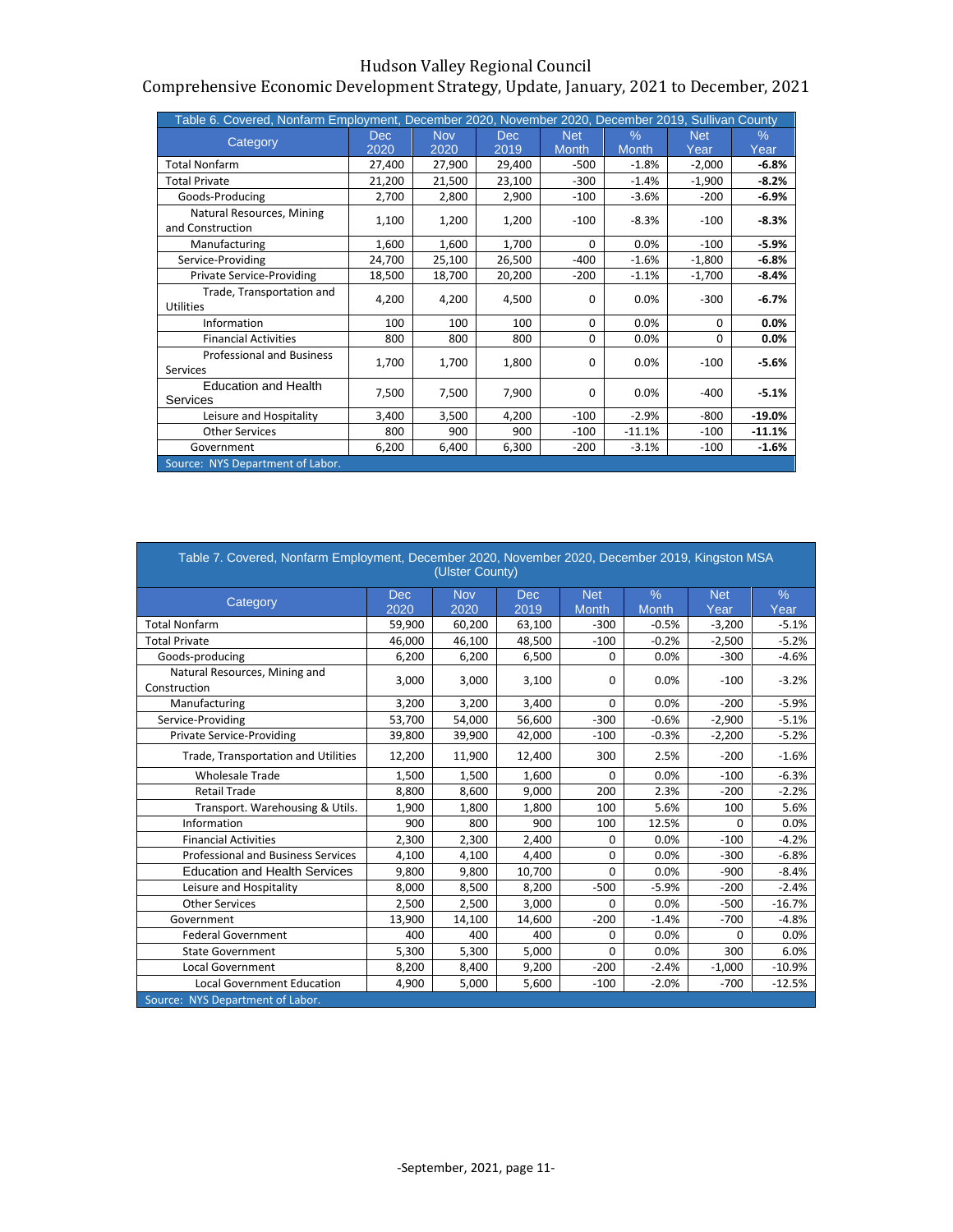Comprehensive Economic Development Strategy, Update, January, 2021 to December, 2021

## <span id="page-12-0"></span>Trends in Taxable Sales

One way to corroborate the preliminary employment data provided by the NYS Department of Labor is to examine trends in taxable sales as a proxy for economic activity. The State Department of Taxation and Finance reports taxable sales for each sector in the economy. Consequently, the trends in sales by sector provides some insights into the condition of local economies. This data is summarized in Table 8, which shows the percent change in taxable sales by sector from August, 2019 to August, 2020 for the counties of the Hudson Valley region, New York State and New York City. In almost every sector, the trends are consistent with what is seen in employment changes.

The data show that, within the Hudson Valley the deepest declines in overall sales was in Westchester County, with a 3.8 percent drop. Note that the declines were much more severe for the State (-9.1 percent) and New York City (-23.0 percent). It is worth noting that, for all counties, the State and New York City, taxable sales by manufacturers increased over this time period, suggesting that, despite drops in employment, many manufacturers were still able to maintain some positive momentum. On the other hand, many sectors have shown steep drops, including Transportation & Warehousing, Professional Services, Administrative Support & Waste Management and, as would be expected, Arts & Entertainment and Accommodation and Food Services.

|              |                                                                                                        |                 |               |               | Table 8. Percent Change in Taxable Sales & Purchases, August, 2019 to August, 2020. |                 |               |                    |              |             |
|--------------|--------------------------------------------------------------------------------------------------------|-----------------|---------------|---------------|-------------------------------------------------------------------------------------|-----------------|---------------|--------------------|--------------|-------------|
| <b>NAICS</b> |                                                                                                        |                 |               |               |                                                                                     |                 |               |                    | <b>NY</b>    | <b>NY</b>   |
| Code         | <b>Row Labels</b>                                                                                      | <b>DUTCHESS</b> | <b>ORANGE</b> | <b>PUTNAM</b> | <b>ROCKLAND</b>                                                                     | <b>SULLIVAN</b> | <b>ULSTER</b> | <b>WESTCHESTER</b> | <b>STATE</b> | <b>CITY</b> |
|              | <b>Grand Total</b>                                                                                     | 0.4%            | $-6.7%$       | 5.5%          | 2.6%                                                                                | $-2.6%$         | 1.2%          | $-3.8%$            | $-9.1%$      | $-23.0%$    |
| 11           | Ag. Forest.                                                                                            | 5.4%            | 30.1%         | 7.1%          | 12.7%                                                                               | $-35.3%$        | 1.9%          | 10.9%              | 9.2%         | $-20.2%$    |
| 21           | Mining                                                                                                 | $-12.7%$        | 14.4%         | 3.1%          | $-17.1%$                                                                            | 10.2%           | 38.3%         | 24.1%              | 14.7%        | 180.6%      |
| 22           | <b>Utilities</b>                                                                                       | 23.0%           | $-8.0%$       | 15.0%         | $-4.1%$                                                                             | 22.9%           | $-10.1%$      | 6.3%               | $-4.9%$      | $-4.5%$     |
| 23           | Constr.                                                                                                | 6.6%            | $-16.6%$      | $-13.5%$      | $-5.8%$                                                                             | 17.5%           | $-13.3%$      | $-13.2%$           | $-12.9%$     | $-18.9%$    |
| 31-33        | Mfg.                                                                                                   | 46.2%           | 15.5%         | 11.8%         | $-6.5%$                                                                             | 21.4%           | 31.9%         | 11.7%              | 25.9%        | 46.1%       |
| 42           | Wholesale                                                                                              | 0.9%            | $-5.1%$       | 3.2%          | 48.2%                                                                               | $-16.0%$        | $-0.5%$       | 2.4%               | $-5.0%$      | $-17.5%$    |
| 44-45        | Retail                                                                                                 | 8.0%            | $-2.4%$       | 14.0%         | 10.1%                                                                               | 12.3%           | 13.2%         | 5.6%               | 8.2%         | $-4.6%$     |
| 48-49        | Trans/Warehsg.                                                                                         | $-9.1%$         | $-6.6%$       | $-19.1%$      | $-31.3%$                                                                            | $-26.4%$        | 10.3%         | $-48.8%$           | $-46.6%$     | $-52.2%$    |
| 51           | Info.                                                                                                  | $-9.7%$         | $-0.4%$       | 5.1%          | $-1.2%$                                                                             | 12.3%           | 10.3%         | 15.1%              | 6.1%         | 6.8%        |
| 52           | Fin & Ins.                                                                                             | $-5.9%$         | $-6.7%$       | $-27.1%$      | 51.8%                                                                               | $-7.8%$         | $-7.6%$       | 1.9%               | 5.4%         | 5.8%        |
| 53           | <b>Real Estate</b>                                                                                     | 3.3%            | $-16.1%$      | 93.7%         | $-0.8%$                                                                             | $-14.4%$        | 8.7%          | $-13.8%$           | $-16.9%$     | $-25.9%$    |
| 54           | Prof.Svcs.                                                                                             | 6.5%            | $-0.1%$       | $-15.1%$      | 80.9%                                                                               | 19.0%           | $-2.2%$       | $-23.1%$           | $-6.0%$      | $-6.4%$     |
| 55           | Mgt.                                                                                                   | 17.2%           | 36.5%         | 70.6%         | $-68.3%$                                                                            | 468.6%          | $-15.1%$      | 4.7%               | $-29.9%$     | $-28.1%$    |
| 56           | Admin Support/Waste Mgt                                                                                | $-39.0%$        | $-44.4%$      | $-45.3%$      | $-33.9%$                                                                            | $-58.0%$        | $-44.9%$      | $-32.5%$           | $-44.4%$     | $-52.0%$    |
| 61           | Educ.                                                                                                  | $-90.1%$        | $-26.4%$      | 9.4%          | $-34.8%$                                                                            | $-45.2%$        | $-62.2%$      | $-25.2%$           | $-40.8%$     | $-40.5%$    |
| 62           | Healthcare                                                                                             | $-41.6%$        | $-12.9%$      | 27.8%         | 43.7%                                                                               | 97.5%           | $-27.0%$      | $-5.9%$            | $-20.0%$     | $-23.2%$    |
| 71           | Arts/Ent.                                                                                              | $-42.6%$        | $-46.6%$      | $-49.6%$      | $-19.1%$                                                                            | $-3.3%$         | $-16.9%$      | $-29.9%$           | $-53.7%$     | $-90.5%$    |
| 72           | Accomodation & Food Svcs.                                                                              | $-25.5%$        | $-26.6%$      | $-14.7%$      | $-30.5%$                                                                            | $-50.2%$        | $-27.6%$      | $-32.8%$           | $-51.3%$     | $-70.1%$    |
| 81           | Other Svcs.                                                                                            | $-10.8%$        | $-5.2%$       | $-16.7%$      | $-12.7%$                                                                            | 2.7%            | $-1.8%$       | $-19.9%$           | $-15.1%$     | $-38.5%$    |
| 92           | Pub Admin                                                                                              | 15.0%           | 1.4%          | 10.3%         | $-5.6%$                                                                             | 4.3%            | $-6.2%$       | 0.3%               | 18.2%        | 20.3%       |
| 99           | <b>NEC</b>                                                                                             | 44.2%           | 53.3%         | 136.1%        | 198.3%                                                                              | 95.9%           | 119.5%        | 93.4%              | 64.9%        | 51.6%       |
|              | Source: compiled by Fairweather Consulting using data from the NYS Department of Taxation and Finance. |                 |               |               |                                                                                     |                 |               |                    |              |             |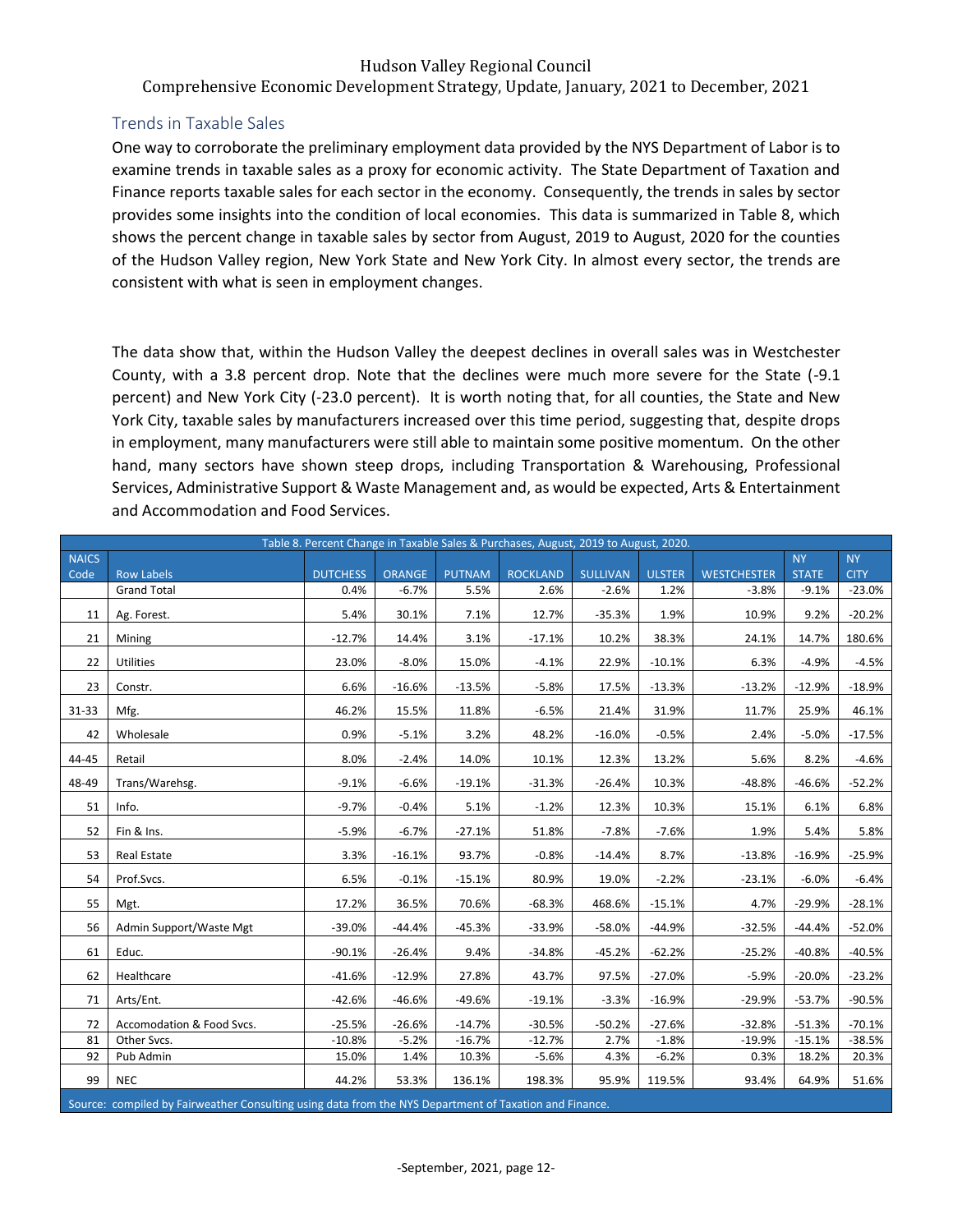# <span id="page-13-0"></span>Remote Workers in the Hudson Valley

The emergence of remote workers has been identified as one of the trends accelerated by the Covid-19 pandemic. This section attempts to better understand how that trend is playing out in the Hudson Valley region. This is done through an analysis of job postings for remote workers in the Region and New York County using data supplied by EMSI's Jobs Postings Analytics Service. This service compiles job postings by geographic area, recording the skills and other qualifications for those postings. Using this data, it is possible to estimate the growth in demand for jobs with particular characteristics, in this case, jobs that involve remote work.

The analysis began by identifying a sampling of occupations that are likely to be adaptable to remote work situations. Table 9 shows the occupations that were included in this analysis to trace the changes in postings requiring remote work.

|                 | Table 9. Occupations included in the Analysis of Job Postings for Remote Workers. |
|-----------------|-----------------------------------------------------------------------------------|
| <b>SOC Code</b> | <b>Occupational Title</b>                                                         |
| 15-1200         | <b>Computer Occupations</b>                                                       |
| 15-2000         | <b>Mathematical Science Occupations</b>                                           |
| 17-2000         | Engineers                                                                         |
| 17-3000         | Drafters, Engineering Technicians, and Mapping Technicians                        |
| 19-1000         | <b>Life Scientists</b>                                                            |
| 19-2000         | <b>Physical Scientists</b>                                                        |
| 19-3000         | Social Scientists and Related Workers                                             |
| 19-4000         | Life, Physical, and Social Science Technicians                                    |
| 13-1000         | <b>Business Operations Specialists</b>                                            |
| 13-2000         | <b>Financial Specialists</b>                                                      |
| 23-2000         | Legal Support Workers                                                             |
| 27-3000         | <b>Media and Communication Workers</b>                                            |
| 11-2000         | Advertising, Marketing, Promotions, Public Relations, and Sales Managers          |
| 11-3000         | <b>Operations Specialties Managers</b>                                            |
| 11-9000         | <b>Other Management Occupations</b>                                               |
| 17-1000         | Architects, Surveyors, and Cartographers                                          |
| 19-5000         | Occupational Health and Safety Specialists and Technicians                        |
| 23-1000         | Lawyers, Judges, and Related Workers                                              |
| 27-1000         | Art and Design Workers                                                            |
| 29-1000         | Healthcare Diagnosing or Treating Practitioners                                   |
| 29-2000         | <b>Health Technologists and Technicians</b>                                       |
| Source: EMSI    |                                                                                   |

Figure 3 shows the month-to-month change in positions required remote work for jobs posted by employers in the Hudson Valley and New York County (Manhattan). Note the sharp upward trend in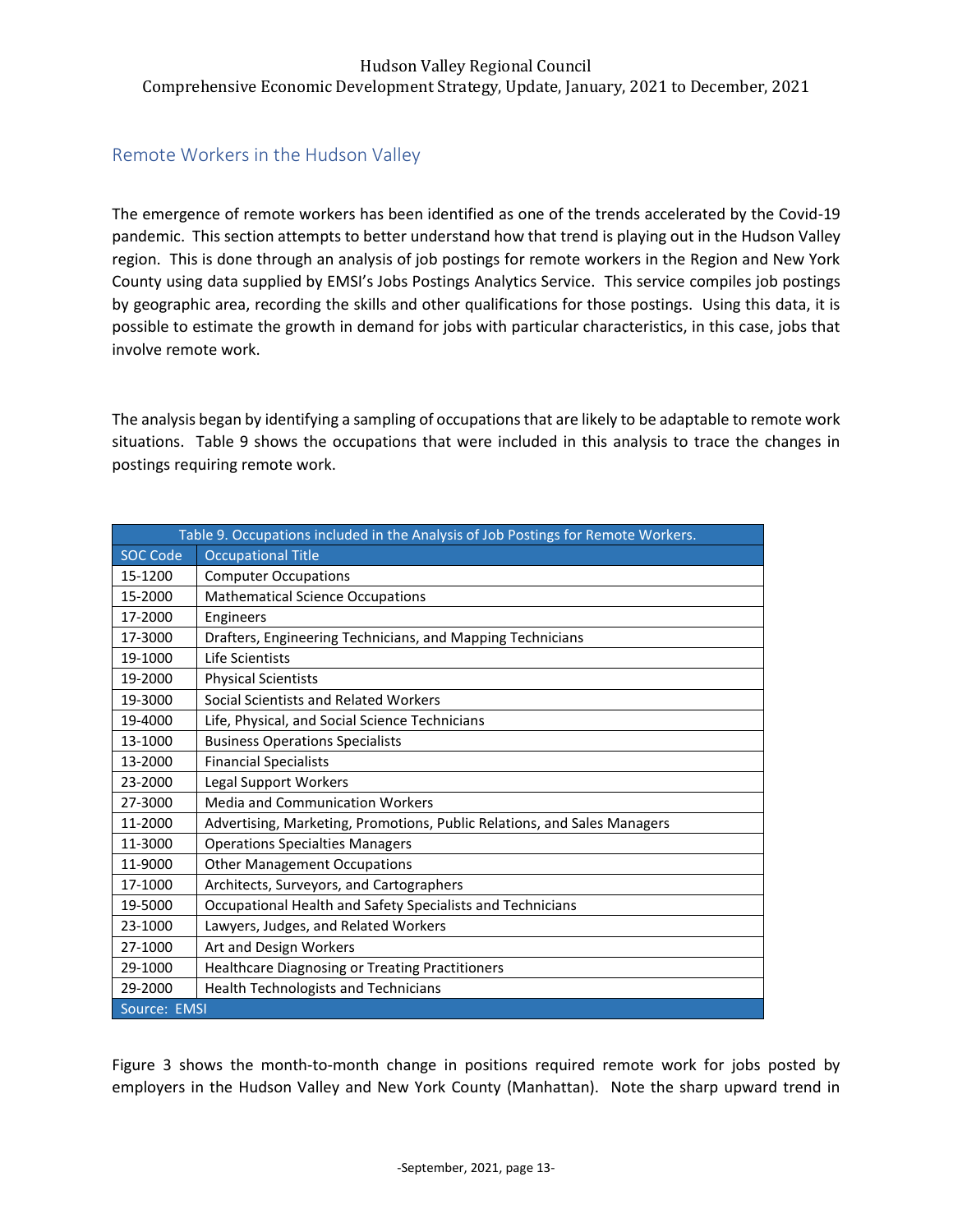# Comprehensive Economic Development Strategy, Update, January, 2021 to December, 2021

posting for remote working positions beginning in the first quarter of 2020. The data in Figure 3 have two important implications for the Hudson Valley Region. First, it indicates that employers in the Region are expanding the number of positions in the Region that will require remote work. Second, but just as significant for the region is the fact that employers in Manhattan have expanded the postings that require remote work. This could be an important source of employment for Hudson Valley residents, while also providing an indication that workers from the New York City area are increasingly able to relocate to the Region while maintaining employment with a New York City-based enterprise—a potentially important source for growth in jobs, population and income for the Hudson Valley.



Figure 4 shows the trends in job postings for remote work for each of the seven counties of the Hudson Valley. Note that Westchester, Orange and Ulster show the largest gains for remote positions during the Covid-19 pandemic. Dutchess and Rockland show more moderate increases, while Sullivan and Putnam counties have the slowest rise in postings for remote jobs. These differences may be related to two factors. First, the dominant sectors in each of the county have different abilities to support remote work. For example, the health care industry so important to Sullivan County may not require remote workers as much as professional services and technology industries in locations in Ulster, Dutchess or Westchester counties. Second, the ability to support remote work may also be a function of the telecommunications infrastructure available to employers. This may be the case for sparsely populated counties like Sullivan or Putnam. Clearly this would require further investigation to corroborate. But in any case, the data do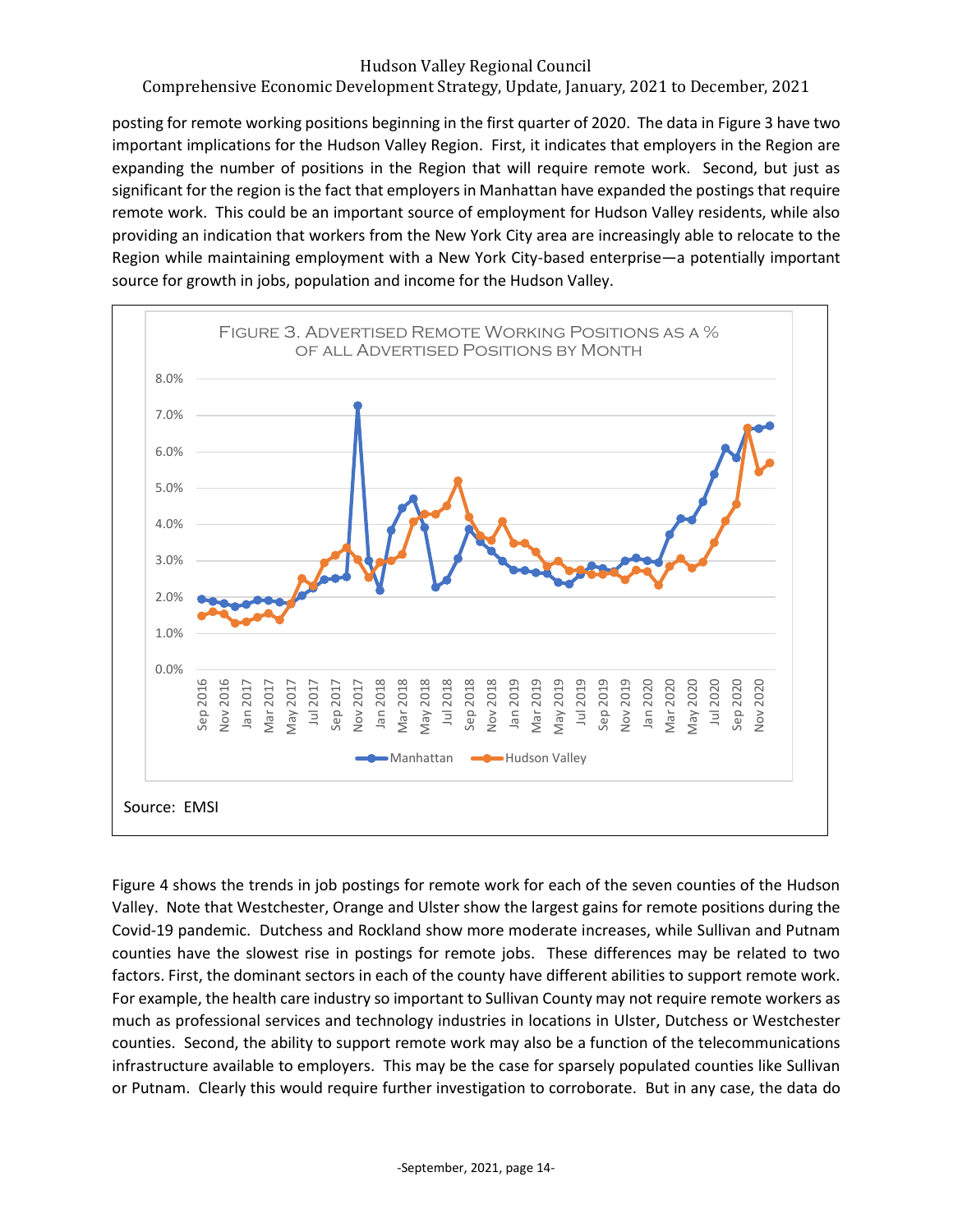# Comprehensive Economic Development Strategy, Update, January, 2021 to December, 2021

indicate that there is a general increase in demand for remote workers in the Region, with some variation on a county-by-county basis. And it is also worth repeating: the growth in remote working positions in Manhattan could represent an important opportunity for the counties of the Hudson Valley.



Anecdotally, there are many accounts of home sales in the Hudson Valley being driven by affluent remote workers from New York City relocating to areas with lower population densities in the wake of the Covid-19 pandemic. Table 10 provides some additional insight in to the dynamics of remote work in the Region. It shows sales of single-family homes in each of the counties of the Region as an indicator of the emergence of remote workers in each county. For the period from June to December 2019 to June to December 2020, the table shows the number of sales, median, average maximum and minimum price and how each of those changed over that year-long period.

Table 10 has two noteworthy findings. First, in each county, the total sales in June to December, 2020 was below total sales in June to December 2019. This contradicts the anecdotes of a boom in the local housing markets, but, upon reflection, should not be surprising. The data are comparing two very different economic situations. In 2019, the economy was continuing the steady growth begun in the previous decade. By 2020, the economy was in a Covid-induced tailspin. Therefore, the drop in sales should not be unexpected.

It is the second finding that reinforces the anecdotes about the rise in remote workers flocking to the Region. Note that in every county, despite the drop in number of sales, the median value of the houses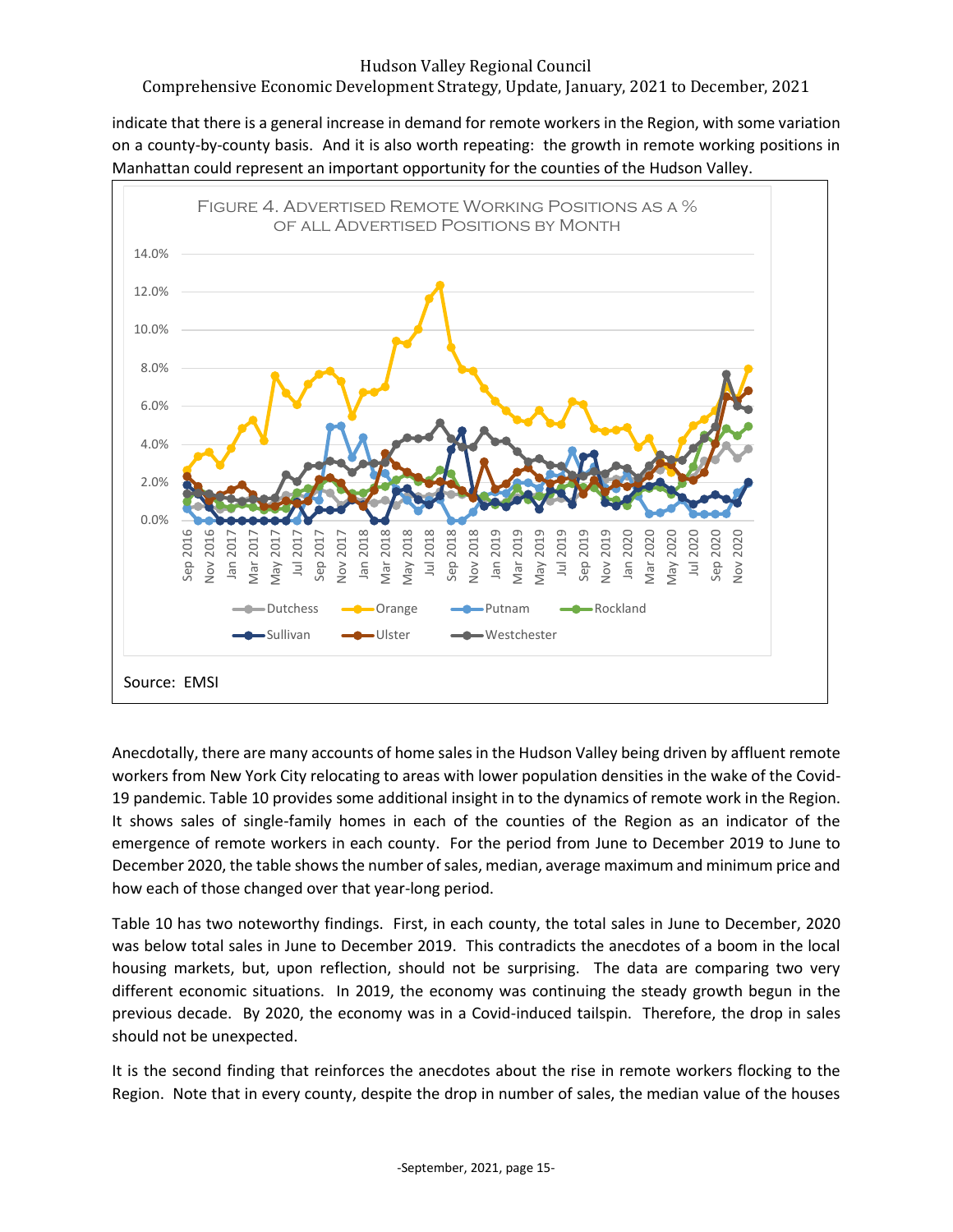# Comprehensive Economic Development Strategy, Update, January, 2021 to December, 2021

sold increased dramatically, ranging from 8 percent in Dutchess County to over 20 percent in Ulster County. These rising prices in the face of declining sales indicates that the Region is seeing a growth in purchases of higher end homes and/or a bidding up of home prices. This is consistent with the situation of a housing market being influenced by an influx of upper-income home buyers, such as would occur if remote workers were relocating into the Hudson Valley.

|            |                  |                  |          | Table 10. Prices for Arms-Length Sales of Single-Family Houses by County, June 1, 2019 to December 31, 2019 & June 1, 2020 to December 30, 2020 |                  |             |                  |                  |             |                  |                  |          |
|------------|------------------|------------------|----------|-------------------------------------------------------------------------------------------------------------------------------------------------|------------------|-------------|------------------|------------------|-------------|------------------|------------------|----------|
|            |                  | <b>Dutchess</b>  |          |                                                                                                                                                 | Orange           |             |                  | Putnam           |             |                  | Rockland         |          |
|            | Jun-Dec,<br>2019 | Jun-Dec.<br>2020 | %        | Jun-Dec.<br>2019                                                                                                                                | Jun-Dec,<br>2020 |             | Jun-Dec.<br>2019 | Jun-Dec,<br>2020 | %<br>Change | Jun-Dec.<br>2019 | Jun-Dec,<br>2020 | %        |
|            |                  |                  | Change   |                                                                                                                                                 |                  | % Change    |                  |                  |             |                  |                  | Change   |
| # of Sales | 1,887            | 890              | $-52.8%$ | 2,552                                                                                                                                           | 1,121            | $-56.1%$    | 659              | 350              | $-46.9%$    | 1,586            | 552              | $-65.2%$ |
| Median     | \$310,000        | \$335,000        | 8.1%     | \$284,730                                                                                                                                       | \$315,000        | 10.6%       | \$360,000        | \$390,000        | 8.3%        | \$450,000        | \$505,000        | 12.2%    |
| Mean       | \$348,432        | \$377,238        | 8.3%     | \$302,117                                                                                                                                       | \$335,447        | 11.0%       | \$395,151        | \$430,398        | 8.9%        | \$479,291        | \$542,273        | 13.1%    |
| Maximum    | \$5,371,400      | \$2,850,000      | $-46.9%$ | \$1,860,000                                                                                                                                     | \$2,100,000      | 12.9%       | \$1,595,000      | \$1,900,000      | 19.1%       | \$6,600,000      | \$6,300,000      | $-4.5%$  |
| Minimum    | \$11             | \$11             | 0.0%     | \$13,000                                                                                                                                        | \$290            | -97.8%      | \$56,500         | \$35,000         | $-38.1%$    | \$100            | \$6,600          | 6500.0%  |
|            |                  |                  |          |                                                                                                                                                 |                  | Westchester |                  |                  |             |                  |                  |          |
|            |                  | Sullivan         |          |                                                                                                                                                 | Ulster           |             |                  |                  |             |                  |                  |          |
|            | Jun-Dec,         | Jun-Dec,         | %        | Jun-Dec,                                                                                                                                        | Jun-Dec,         |             | Jun-Dec,         | Jun-Dec,         | %           |                  |                  |          |
|            | 2019             | 2020             | Change   | 2019                                                                                                                                            | 2020             | % Change    | 2019             | 2020             | Change      |                  |                  |          |
| # of Sales | 611              | 218              | $-64.3%$ | 1,151                                                                                                                                           | 1,083            | $-5.9%$     | 4,381            | 3,427            | $-21.8%$    |                  |                  |          |
| Median     | \$156,000        | \$182,000        | 16.7%    | \$245,000                                                                                                                                       | \$295,000        | 20.4%       | \$649,990        | \$760,000        | 16.9%       |                  |                  |          |
| Mean       | \$190,093        | \$203,976        | 7.3%     | \$283,709                                                                                                                                       | \$356,372        | 25.6%       | \$830,679        | \$961,388        | 15.7%       |                  |                  |          |
| Maximum    | \$1,415,000      | \$1,550,000      | 9.5%     | \$2,095,000                                                                                                                                     | \$2,200,000      | 5.0%        | \$7,660,000      | \$7,850,000      | 2.5%        |                  |                  |          |
| Minimum    | \$100            | \$10,000         | 9900.0%  | \$100                                                                                                                                           | \$28,000         | 27900.0%    | \$100            | \$100            | 0.0%        |                  |                  |          |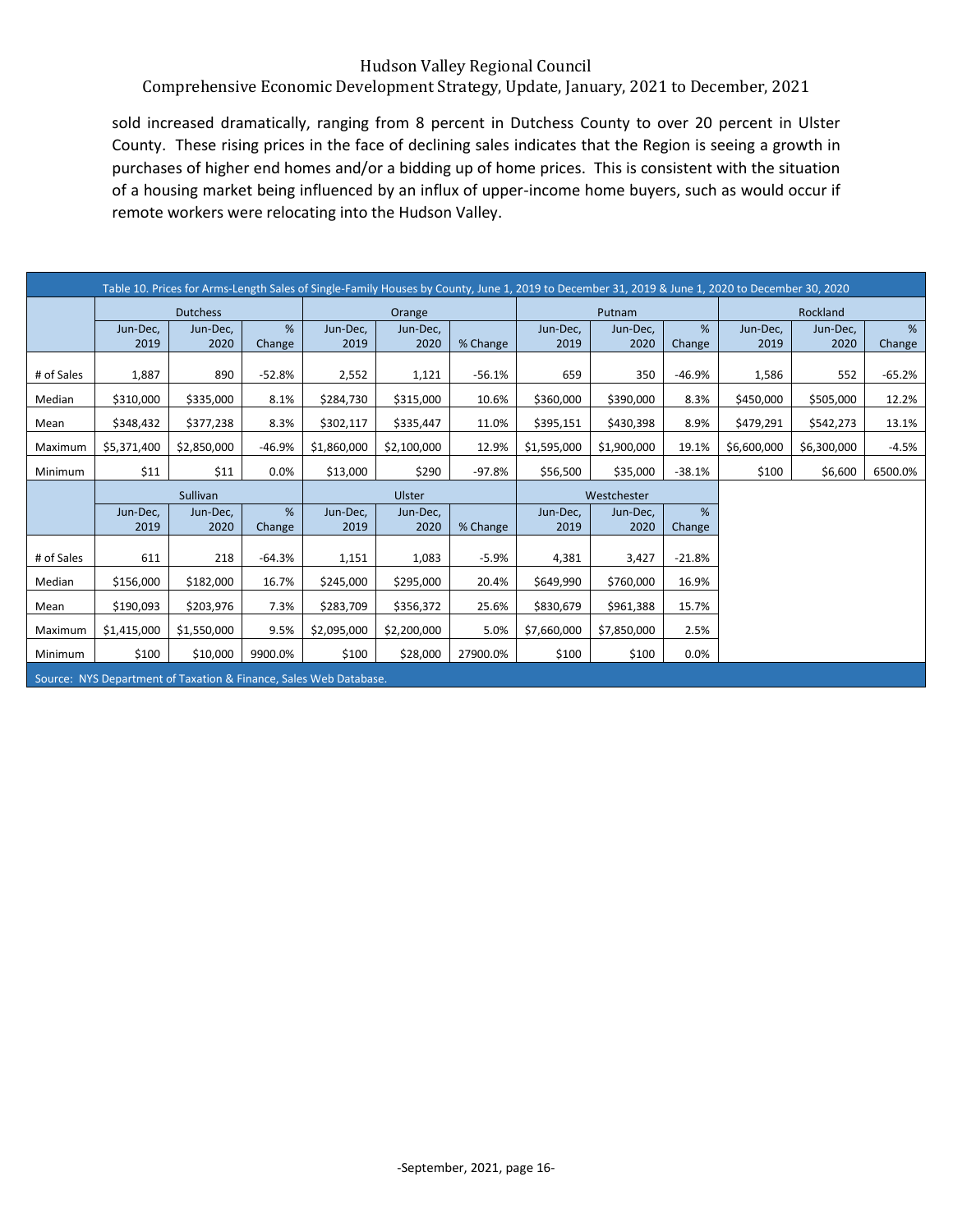# <span id="page-17-0"></span>Employment, Unemployment & Distress

| Table 11. Hudson Valley Region vs. United States |          |          |              |  |  |  |
|--------------------------------------------------|----------|----------|--------------|--|--|--|
|                                                  | Region   | U.S.     | Threshold    |  |  |  |
|                                                  |          |          | Calculations |  |  |  |
| 24-month Average                                 | 6.40     | 6.43     | $-0.03$      |  |  |  |
| Unemployment Rate (BLS)                          |          |          |              |  |  |  |
| period ending June 2021                          |          |          |              |  |  |  |
| 2019 Per Capita                                  | \$45,817 | \$34,103 | 134.35%      |  |  |  |
| Money Income (5-year ACS)                        |          |          |              |  |  |  |
| 2019 Per Capita                                  | \$80,962 | \$56,490 | 143.32%      |  |  |  |
| Personal Income (BEA)                            |          |          |              |  |  |  |
| Source: US EDA                                   |          |          |              |  |  |  |

The 24-month average unemployment of the Hudson Valley region is very similar to the United States as a whole at 6.40% and 6.43% respectively. However, the Hudson Valley is wealthier than the rest of the United States. Both money income per capita and personal income per capita are significantly higher in the Hudson Valley region.

|                           |                | Table 12. Employment, Unemployment & Distress by County |                 |             |                       |             |                     |             |
|---------------------------|----------------|---------------------------------------------------------|-----------------|-------------|-----------------------|-------------|---------------------|-------------|
|                           | 24 Month       | Threshold                                               | <b>BEA PCPI</b> | Threshold   | Census                | Threshold   | <b>ACS 5-</b>       | Threshold   |
|                           | Unemployment   | Calculation                                             |                 | Calculation | <b>PCMI</b><br>(2000) | Calculation | Year<br><b>PCMI</b> | Calculation |
| <b>Dutchess</b><br>County | 6.03           | $-0.4$                                                  | \$58,478        | 103.5       | \$23,940              | 110.9       | \$40,093            | 117.6       |
| Orange<br>County          | 6.50           | 0.07                                                    | \$53,656        | 95          | \$21,597              | 100         | \$34,959            | 102.5       |
| Putnam<br>County          | 5.94           | $-0.49$                                                 | \$69,365        | 122.8       | \$30,127              | 139.6       | \$47,448            | 139.1       |
| Rockland<br>County        | 6.21           | $-0.22$                                                 | \$63,167        | 111.8       | \$28,082              | 130.1       | \$39,286            | 115.2       |
| Sullivan<br>County        | 6.84           | 0.41                                                    | \$48,753        | 86.3        | \$18,892              | 87.5        | \$30,446            | 89.3        |
| Ulster<br>County          | 6.30           | $-0.13$                                                 | \$53,006        | 93.8        | \$20,846              | 96.6        | \$34,834            | 102.1       |
| Westchester<br>County     | 6.56           | 0.13                                                    | \$113,477       | 200.9       | \$36,726              | 170.1       | \$57,049            | 167.3       |
|                           | Source: US EDA |                                                         |                 |             |                       |             |                     |             |

Table 12 displays employment data on the individual counties that make up the Hudson Valley Region. The 24-month average unemployment rate does not vary much with all but one county falling between six and seven percent unemployment. There is more variation in Per Capita Personal Income. Sullivan County has both the highest 24-month average unemployment rate (6.84) and the lowest PCPI (\$48,753). Westchester County is an outlier on the highs end with a PCPI of \$113,477 which is slightly more than twice that of the United States. Westchester County also had the highest Per Capita Money Income as measured by the 2000 Census and the ACS 5-year rate.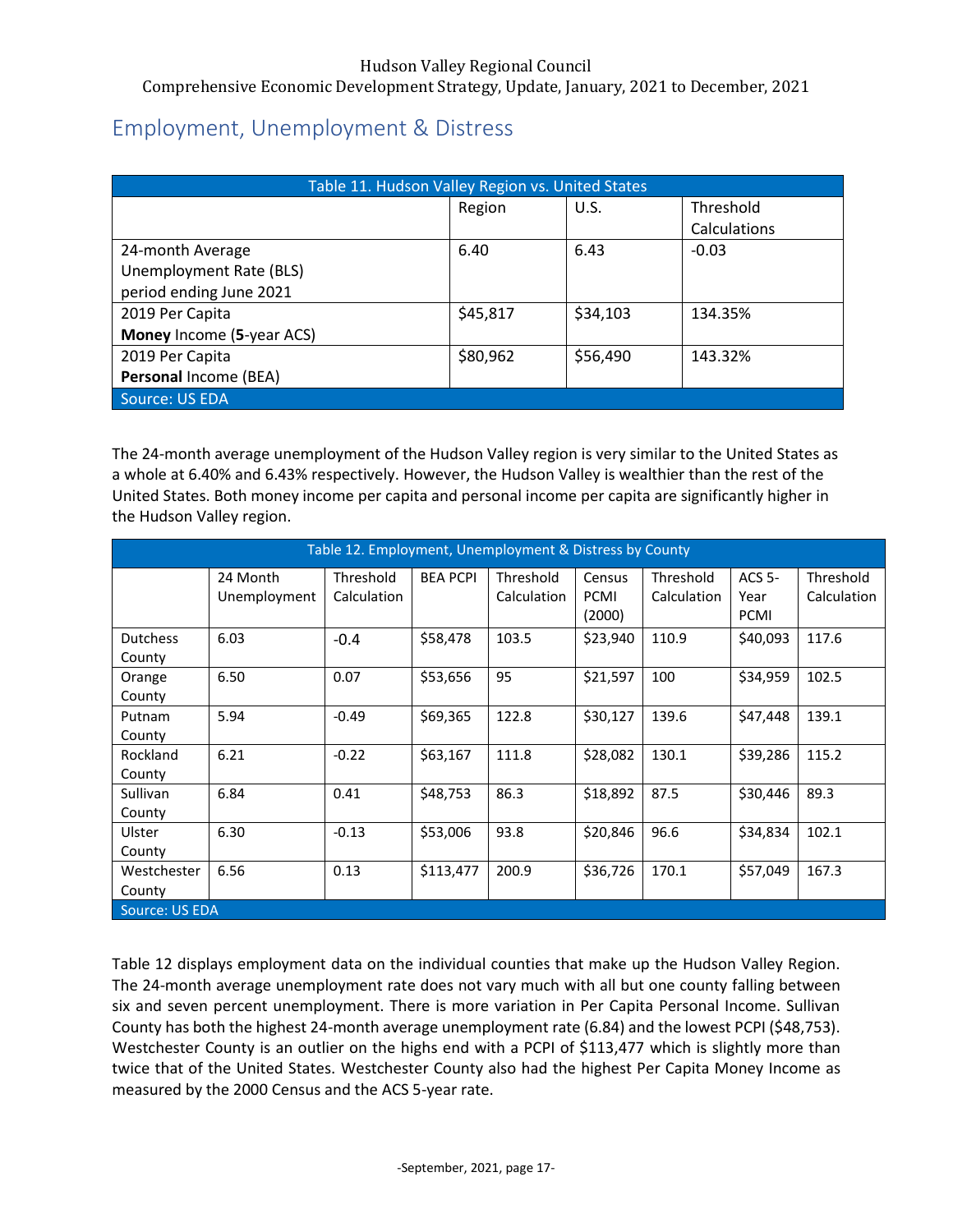# <span id="page-18-0"></span>Industry Clusters & Major Employers

In the previous CEDS, industry clusters were identified using the analyses available from the now defunct US Cluster Mapping Project sponsored by EDA at the Harvard Business School (clustermapping.us). Based on that analysis of 2016 data, the largest traded industry clusters (i.e., clusters that export most of their goods and services outside the region) for the Hudson Valley region were:

| <b>Traded Cluster</b>                     | 2016 Employment |
|-------------------------------------------|-----------------|
| <b>Business Services</b>                  | 47,815          |
| Distribution and Electronic Commerce      | 33,276          |
| <b>Education and Knowledge Creation</b>   | 28,562          |
| <b>Hospitality and Tourism</b>            | 14,890          |
| <b>Financial Services</b>                 | 12,476          |
| Marketing, Design, and Publishing         | 10,516          |
| Info. Technology & Analytical Instruments | 9,061           |
| <b>Insurance Services</b>                 | 7,395           |
| <b>Food Processing and Manufacturing</b>  | 4,222           |

According to EDA's statsamerica.org database, in 2019, those clusters were largely unchanged, though there had been minor changes in the rankings as some cluster lost employment while other gained jobs. Table 13 has the 2019 data. This can be expected to change yet again once the pandemic subsides.

| Table 13. Largest Hudson Valley Traded Industry Clusters |                   |                     |  |  |  |  |  |  |
|----------------------------------------------------------|-------------------|---------------------|--|--|--|--|--|--|
| <b>Industry Cluster</b>                                  | <b>Employment</b> | <b>Average Wage</b> |  |  |  |  |  |  |
| <b>Business Services</b>                                 | 36,563            | \$124,798           |  |  |  |  |  |  |
| <b>Education and Knowledge Creation</b>                  | 29,022            | \$60,286            |  |  |  |  |  |  |
| Distribution and Electronic Commerce                     | 28,142            | \$79,562            |  |  |  |  |  |  |
| <b>Hospitality and Tourism</b>                           | 19,628            | \$39,275            |  |  |  |  |  |  |
| Marketing, Design, and Publishing                        | 11,107            | \$88,041            |  |  |  |  |  |  |
| <b>Financial Services</b>                                | 10,302            | \$252,301           |  |  |  |  |  |  |
| Information Technology and Analytical Instruments        | 8,996             | \$178,976           |  |  |  |  |  |  |
| <b>Food Processing and Manufacturing</b>                 | 5,318             | \$53,613            |  |  |  |  |  |  |
| <b>Insurance Services</b>                                | 5,236             | \$144,310           |  |  |  |  |  |  |
| Source: US EDA IBRC modeled estimates.                   |                   |                     |  |  |  |  |  |  |

These clusters are well-represented in the 10 largest employers in each of the region's seven counties. Table 14 provides a list for 2020 from Database USA.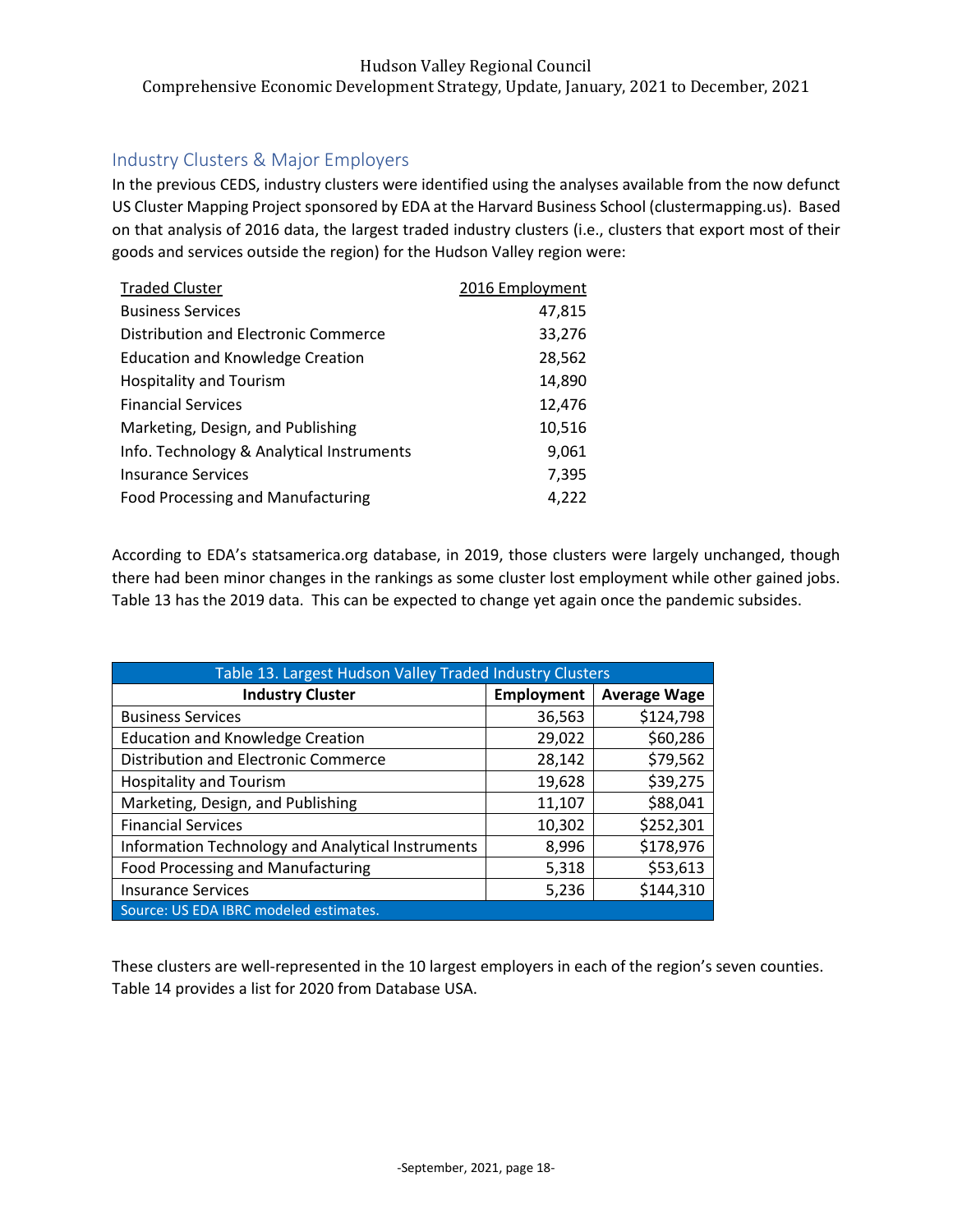| <b>Dutchess</b><br>Orange<br><b>Toshiba Machine</b><br>Amazon<br>$\bullet$                                                                                                                                                                                                                                                                                                                                                                                                                                                                                                                                                                                                                                           | Putnam<br>Green<br>$\bullet$<br><b>Fulfillment Center</b><br>Chimney                                                                                                                                                                                                                                                                                                                                                                                                                                                                                                     | <b>Rockland</b><br><b>SS&amp;C</b><br>$\bullet$                                                                                                                                                                                                                                                                                                                                                                                                                                                     | Sullivan                                                                                                                                                                                                                                                                                                                                                                                                                  | Ulster                                                                                                                                                                                                                                                                                                                                                                                                                                                                                      | Westchester                                                                                                                                                                                                                                                                                                                                                                                                                    |
|----------------------------------------------------------------------------------------------------------------------------------------------------------------------------------------------------------------------------------------------------------------------------------------------------------------------------------------------------------------------------------------------------------------------------------------------------------------------------------------------------------------------------------------------------------------------------------------------------------------------------------------------------------------------------------------------------------------------|--------------------------------------------------------------------------------------------------------------------------------------------------------------------------------------------------------------------------------------------------------------------------------------------------------------------------------------------------------------------------------------------------------------------------------------------------------------------------------------------------------------------------------------------------------------------------|-----------------------------------------------------------------------------------------------------------------------------------------------------------------------------------------------------------------------------------------------------------------------------------------------------------------------------------------------------------------------------------------------------------------------------------------------------------------------------------------------------|---------------------------------------------------------------------------------------------------------------------------------------------------------------------------------------------------------------------------------------------------------------------------------------------------------------------------------------------------------------------------------------------------------------------------|---------------------------------------------------------------------------------------------------------------------------------------------------------------------------------------------------------------------------------------------------------------------------------------------------------------------------------------------------------------------------------------------------------------------------------------------------------------------------------------------|--------------------------------------------------------------------------------------------------------------------------------------------------------------------------------------------------------------------------------------------------------------------------------------------------------------------------------------------------------------------------------------------------------------------------------|
|                                                                                                                                                                                                                                                                                                                                                                                                                                                                                                                                                                                                                                                                                                                      |                                                                                                                                                                                                                                                                                                                                                                                                                                                                                                                                                                          |                                                                                                                                                                                                                                                                                                                                                                                                                                                                                                     |                                                                                                                                                                                                                                                                                                                                                                                                                           |                                                                                                                                                                                                                                                                                                                                                                                                                                                                                             |                                                                                                                                                                                                                                                                                                                                                                                                                                |
|                                                                                                                                                                                                                                                                                                                                                                                                                                                                                                                                                                                                                                                                                                                      |                                                                                                                                                                                                                                                                                                                                                                                                                                                                                                                                                                          |                                                                                                                                                                                                                                                                                                                                                                                                                                                                                                     |                                                                                                                                                                                                                                                                                                                                                                                                                           |                                                                                                                                                                                                                                                                                                                                                                                                                                                                                             |                                                                                                                                                                                                                                                                                                                                                                                                                                |
| Co America<br>St. Luke's<br>Marist College<br>$\bullet$<br><b>Vassar Brothers</b><br>$\bullet$<br><b>Medical Center</b><br>-Newburgh<br>Campus<br><b>Health Quest</b><br>$\bullet$<br>Kolmar Labs<br>$\bullet$<br>Vassar College -<br>Group<br>Security<br>Mediacom<br>Mid Hudson<br>$\bullet$<br>Plating<br><b>Bon Secours</b><br>Wingate At<br>$\bullet$<br>$\bullet$<br>Community<br>Beacon<br>Hospital<br>Devereux in New<br>York<br>$\bullet$<br>Solutions<br><b>Cardinal Haves</b><br>St. Luke's<br>School for Special<br>$\bullet$<br>Children<br>Campus<br>Elant at Fishkill Inc<br><b>Valley View</b><br>$\bullet$<br>Center for<br>Rehab<br>$\bullet$<br>Metroplex<br>Mobile Life<br>Source: Database USA. | School Inc<br>Cornwall Hospital<br>Putnam<br>$\bullet$<br>Hospital<br>Center<br>Ace Endico<br>$\bullet$<br>Corp<br>Guardian<br>$\bullet$<br>Communications<br>Veterinary<br><b>Specialists</b><br>Medical<br>$\bullet$<br>Center at<br>Cold Spring<br><b>Precision Pipeline</b><br>Watchtower<br>$\bullet$<br><b>Bible School</b><br>of Gilead<br><b>Cornwall Cornwall</b><br>Library<br>Surprise Lake<br>$\bullet$<br>Camp<br>Nursing Care &<br>Putnam<br>$\bullet$<br>Precision<br>Products Inc.<br>Martin-Brower<br>Home Depot<br>$\bullet$<br><b>Support Service</b> | Technologies<br>Amazon Last<br>$\bullet$<br>Mile Delivery<br><b>Station for Small</b><br>Packages<br>Distribution<br>Center<br><b>Helen Hayes</b><br>$\bullet$<br>Hospital<br>Good Samaritan<br>$\bullet$<br>Hospital<br>Orange &<br>$\bullet$<br>Rockland<br>Utilities Inc.<br>La Mont Doherty<br>$\bullet$<br>Earth Obsrvty<br><b>Trans Group LLC</b><br>$\bullet$<br>Active<br>$\bullet$<br>International<br>Par<br>$\bullet$<br>Pharmaceutical<br>Inc<br>Nathan Kline<br>$\bullet$<br>Institute | Catskill Regional<br>$\bullet$<br><b>Medical Center</b><br>Center For<br>$\bullet$<br>Discovery<br>Murray's Chicken<br>$\bullet$<br>Labelle Farms Inc<br>$\bullet$<br><b>Monticello Casino</b><br>$\bullet$<br>Management<br>Simcha<br>$\bullet$<br>Kutsher's Country<br>$\bullet$<br>Club<br>Camp HASC<br>$\bullet$<br>Crystal Run<br>$\bullet$<br><b>Healthcare Rock Hill</b><br><b>Empire Resorts Inc</b><br>$\bullet$ | <b>Mohonk Mountain</b><br>$\bullet$<br>House<br>Metrahealth<br>$\bullet$<br><b>Health Alliance</b><br>$\bullet$<br>Hospital Mary's<br><b>Avenue Campus</b><br><b>Family Practice</b><br>$\bullet$<br>Center-Kingston<br>Golden Hill Health<br>$\bullet$<br>Care Center<br><b>Ten Broeck</b><br>$\bullet$<br>Commons<br><b>Tax Savers</b><br>$\bullet$<br>Wingate At Ulster<br>$\bullet$<br><b>Health Alliance</b><br>$\bullet$<br>Hospital<br><b>Hudson Valley</b><br>$\bullet$<br>Dentisty | Mastercard Inc.<br>$\bullet$<br>USI Insurance<br>$\bullet$<br>Services LLC<br>Morgan Stanley<br>$\bullet$<br>Wealth<br>Management<br><b>White Plains</b><br>$\bullet$<br>Hospital<br><b>Westcon Group Inc</b><br>$\bullet$<br>Westchester<br>$\bullet$<br><b>Medical Center</b><br>Phelps Memorial<br>$\bullet$<br>Hospital<br>Northern<br>$\bullet$<br>Westchester<br>Hospital<br>Davita Nor'easters<br>$\bullet$<br>Dialysis |

# Employment by Industry

Table 15 provides a listing of employment by industry for New York State, Upstate (New York State minus the Hudson Valley, New York City and Long Island), the Hudson Valley region and each of its seven constituent counties, showing employment estimates for 2020 and 2021. As shown in the first few rows of the table, overall employment recovery is mixed, which the State and Upstate unchanged over the past year, and only Rockland showing any growth above one percent. The same is true across industries. Several counties show strength in manufacturing growth while others lag behind. The strongest growth has occurred in the "eds and meds" sectors (education and health care), with the greatest weaknesses in hospitality-related sectors. This is discussed in greater detail below.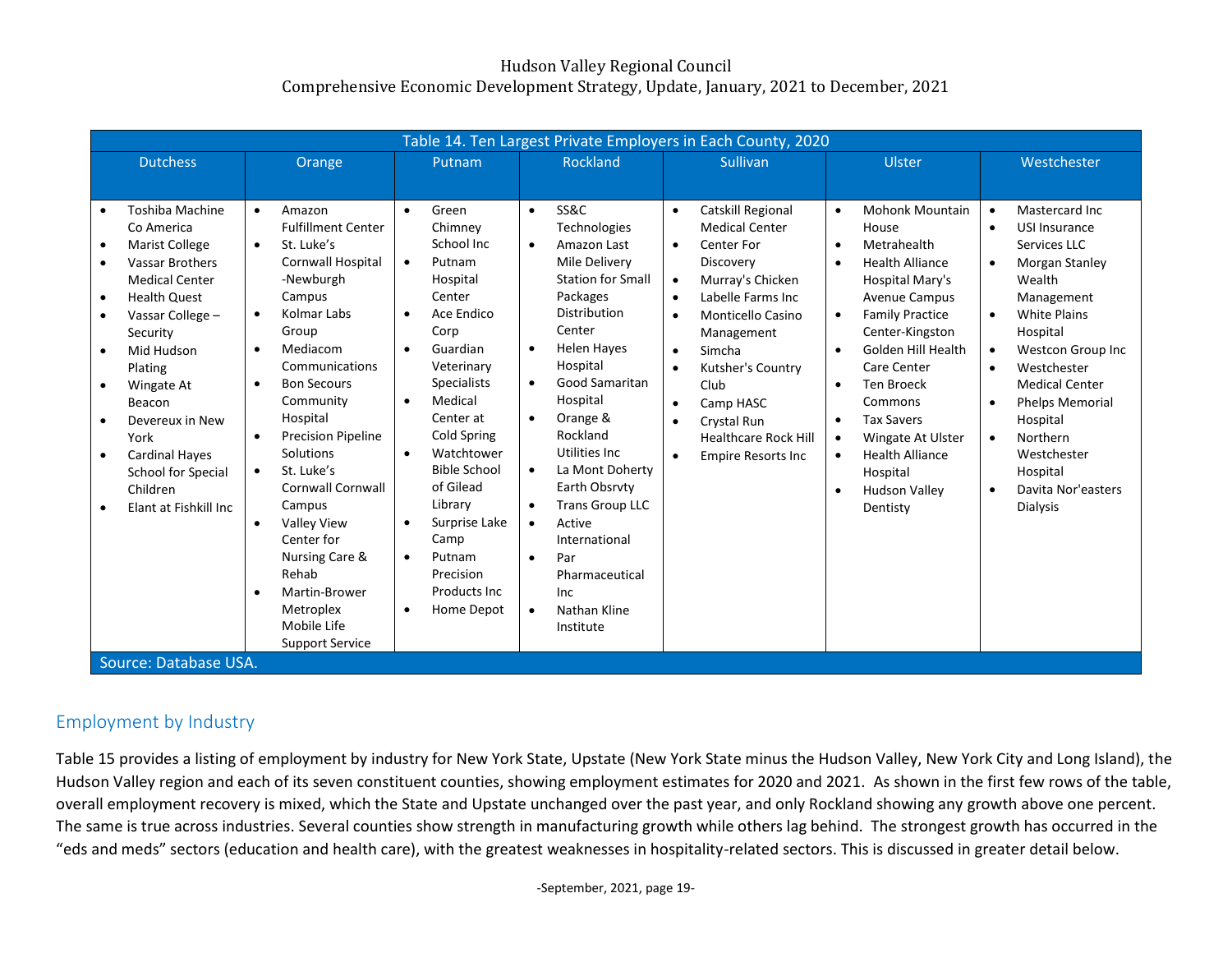|                                               |                 |           |                      | Table 15. Employment by Industry, 2020-2021 |         |          |                 |        |        |          |
|-----------------------------------------------|-----------------|-----------|----------------------|---------------------------------------------|---------|----------|-----------------|--------|--------|----------|
| Sector                                        | <b>New York</b> | Upstate   | <b>Hudson Valley</b> | Westchester                                 | Orange  | Rockland | <b>Dutchess</b> | Ulster | Putnam | Sullivan |
| <b>Total Employment</b>                       |                 |           |                      |                                             |         |          |                 |        |        |          |
| % Change, Jobs                                | 0%              | 0%        | 0%                   | (1%)                                        | 1%      | 2%       | 0%              | (0%)   | 1%     | 2%       |
| 2020                                          | 9,609,595       | 2,820,997 | 970,608              | 442,554                                     | 155,329 | 133,515  | 118,927         | 62,512 | 28,206 | 29,566   |
| 2021                                          | 9,655,755       | 2,821,243 | 973,035              | 440,335                                     | 157,075 | 135,709  | 119,033         | 62,213 | 28,445 | 30,225   |
| Agriculture, Forestry, Fishing and Hunting    |                 |           |                      |                                             |         |          |                 |        |        |          |
| Job Change %                                  | 1%              | 1%        | 1%                   | 1%                                          | 3%      | (0%)     | 1%              | (3%)   | 3%     | (2%)     |
| 2020                                          | 43,827          | 33,338    | 5,568                | 536                                         | 1,843   | 104      | 1,087           | 1,349  | 54     | 594      |
| 2021                                          | 44,115          | 33,551    | 5,603                | 542                                         | 1,905   | 104      | 1,103           | 1,312  | 55     | 581      |
| Mining, Quarrying, and Oil and Gas Extraction |                 |           |                      |                                             |         |          |                 |        |        |          |
| Job Change %                                  | 4%              | 4%        | (2%)                 | 11%                                         | 1%      | (13%)    | (4%)            | 2%     | 20%    | (4%)     |
| 2020                                          | 4,775           | 3,850     | 620                  | 16                                          | 63      | 93       | 228             | 105    | 30     | 85       |
| 2021                                          | 4,943           | 4,011     | 607                  | 18                                          | 64      | 81       | 219             | 107    | 36     | 82       |
| <b>Utilities</b>                              |                 |           |                      |                                             |         |          |                 |        |        |          |
| Job Change %                                  | 1%              | 1%        | 1%                   | 0%                                          | 0%      | (1%)     | 3%              | (1%)   | (1%)   | 7%       |
| 2020                                          | 36,389          | 11,899    | 5,332                | 2,461                                       | 585     | 1,024    | 762             | 218    | 127    | 155      |
| 2021                                          | 36,804          | 12,068    | 5,361                | 2,469                                       | 586     | 1,016    | 783             | 215    | 126    | 166      |
| Construction                                  |                 |           |                      |                                             |         |          |                 |        |        |          |
| Job Change %                                  | (0%)            | (0%)      | 1%                   | (0%)                                        | 4%      | 3%       | (1%)            | (1%)   | 0%     | 2%       |
| 2020                                          | 443,348         | 124,835   | 61,447               | 30,139                                      | 8,194   | 8,646    | 6,260           | 3,588  | 3,102  | 1,517    |
| 2021                                          | 442,770         | 124,386   | 61,925               | 30,101                                      | 8,493   | 8,917    | 6,206           | 3,547  | 3,116  | 1,545    |
| Manufacturing                                 |                 |           |                      |                                             |         |          |                 |        |        |          |
| Job Change %                                  | (0%)            | 1%        | (0%)                 | (2%)                                        | 2%      | 0%       | (2%)            | 1%     | 1%     | 4%       |
| 2020                                          | 411,449         | 245,905   | 41,564               | 11,884                                      | 8,656   | 7,597    | 7,200           | 3,255  | 1,352  | 1,620    |
| 2021                                          | 409,436         | 247,681   | 41,543               | 11,674                                      | 8,848   | 7,616    | 7,060           | 3,288  | 1,368  | 1,690    |
| <b>Wholesale Trade</b>                        |                 |           |                      |                                             |         |          |                 |        |        |          |
| Job Change %                                  | (2%)            | (1%)      | (0%)                 | (2%)                                        | 2%      | (1%)     | (0%)            | 1%     | 6%     | 2%       |
| 2020                                          | 303,019         | 96,430    | 29,983               | 12,981                                      | 7,720   | 4,468    | 1,760           | 1,398  | 1,173  | 483      |
| 2021                                          | 297,738         | 95,636    | 29,965               | 12,754                                      | 7,878   | 4,431    | 1,756           | 1,413  | 1,243  | 491      |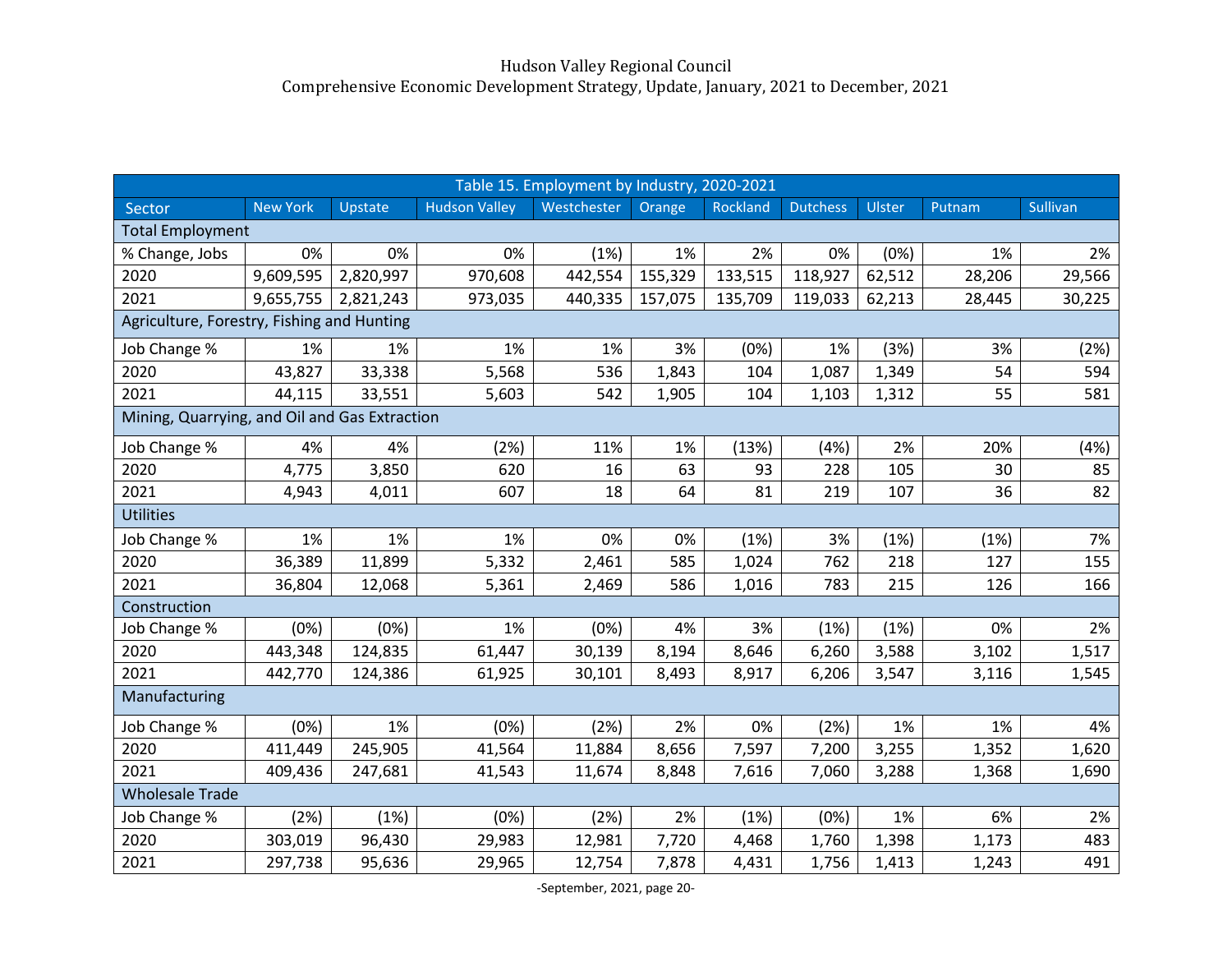|                                                                          |                 |         |                      | Table 15. Employment by Industry, 2020-2021 |        |          |                 |        |        |                 |
|--------------------------------------------------------------------------|-----------------|---------|----------------------|---------------------------------------------|--------|----------|-----------------|--------|--------|-----------------|
| Sector                                                                   | <b>New York</b> | Upstate | <b>Hudson Valley</b> | Westchester                                 | Orange | Rockland | <b>Dutchess</b> | Ulster | Putnam | <b>Sullivan</b> |
| <b>Retail Trade</b>                                                      |                 |         |                      |                                             |        |          |                 |        |        |                 |
| Job Change %                                                             | (2%)            | (1%)    | (2%)                 | (2%)                                        | (2%)   | (2%)     | (1%)            | (1%)   | 1%     | 1%              |
| 2020                                                                     | 841,694         | 290,782 | 105,535              | 45,086                                      | 20,281 | 12,825   | 13,281          | 8,353  | 2,949  | 2,761           |
| 2021                                                                     | 826,520         | 286,728 | 103,755              | 44,194                                      | 19,911 | 12,555   | 13,098          | 8,237  | 2,981  | 2,778           |
| <b>Transportation and Warehousing</b>                                    |                 |         |                      |                                             |        |          |                 |        |        |                 |
| Job Change %                                                             | 1%              | 2%      | 0%                   | (1%)                                        | 3%     | (1%)     | 2%              | (1%)   | 3%     | (1%)            |
| 2020                                                                     | 314,021         | 79,944  | 29,750               | 11,965                                      | 7,433  | 3,224    | 4,005           | 1,403  | 763    | 956             |
| 2021                                                                     | 318,546         | 81,443  | 29,853               | 11,834                                      | 7,630  | 3,186    | 4,084           | 1,383  | 789    | 947             |
| Information                                                              |                 |         |                      |                                             |        |          |                 |        |        |                 |
| Job Change %                                                             | 1%              | (2%)    | (2%)                 | (3%)                                        | 0%     | (3%)     | (2%)            | (1%)   | (2%)   | (1%)            |
| 2020                                                                     | 282,669         | 40,693  | 14,702               | 7,962                                       | 2,288  | 1,583    | 1,349           | 925    | 448    | 147             |
| 2021                                                                     | 286,879         | 39,810  | 14,369               | 7,725                                       | 2,294  | 1,536    | 1,315           | 914    | 440    | 145             |
| <b>Finance and Insurance</b>                                             |                 |         |                      |                                             |        |          |                 |        |        |                 |
| Job Change %                                                             | 1%              | 1%      | (0%)                 | (0%)                                        | (0%)   | 1%       | 1%              | (0%)   | 2%     | (3%)            |
| 2020                                                                     | 549,351         | 112,324 | 31,410               | 19,600                                      | 3,136  | 3,034    | 2,876           | 1,537  | 690    | 537             |
| 2021                                                                     | 556,510         | 113,612 | 31,335               | 19,503                                      | 3,125  | 3,052    | 2,901           | 1,531  | 703    | 520             |
| Real Estate and Rental and Leasing                                       |                 |         |                      |                                             |        |          |                 |        |        |                 |
| Job Change %                                                             | 0%              | (0%)    | (0%)                 | (1%)                                        | (1%)   | 2%       | 1%              | 1%     | (1%)   | (1%)            |
| 2020                                                                     | 218,135         | 34,996  | 19,461               | 11,557                                      | 1,829  | 2,525    | 1,737           | 1,051  | 356    | 405             |
| 2021                                                                     | 218,322         | 34,932  | 19,430               | 11,498                                      | 1,810  | 2,564    | 1,746           | 1,059  | 353    | 400             |
| Professional, Scientific, and Technical Services                         |                 |         |                      |                                             |        |          |                 |        |        |                 |
| Job Change %                                                             | 2%              | 1%      | 1%                   | 0%                                          | 1%     | 2%       | (0%)            | 1%     | (0%)   | (2%)            |
| 2020                                                                     | 752,838         | 158,618 | 57,084               | 32,670                                      | 6,689  | 8,169    | 4,778           | 2,511  | 1,701  | 567             |
| 2021                                                                     | 764,346         | 160,300 | 57,398               | 32,740                                      | 6,788  | 8,313    | 4,773           | 2,531  | 1,696  | 557             |
| Management of Companies and Enterprises                                  |                 |         |                      |                                             |        |          |                 |        |        |                 |
| Job Change %                                                             | (1%)            | 0%      | 0%                   | (1%)                                        | (3%)   | (3%)     | 5%              | (1%)   | 13%    | 6%              |
| 2020                                                                     | 131,532         | 42,864  | 12,392               | 8,643                                       | 749    | 727      | 1,409           | 331    | 76     | 457             |
| 2021                                                                     | 130,749         | 42,942  | 12,416               | 8,599                                       | 730    | 708      | 1,484           | 327    | 86     | 482             |
| Administrative and Support and Waste Management and Remediation Services |                 |         |                      |                                             |        |          |                 |        |        |                 |
| Job Change %                                                             | 0%              | 0%      | 1%                   | (0%)                                        | 3%     | 3%       | 4%              | 1%     | 1%     | 3%              |
| 2020                                                                     | 490,194         | 137,664 | 51,182               | 24,062                                      | 8,144  | 8,343    | 5,588           | 2,736  | 1,259  | 1,051           |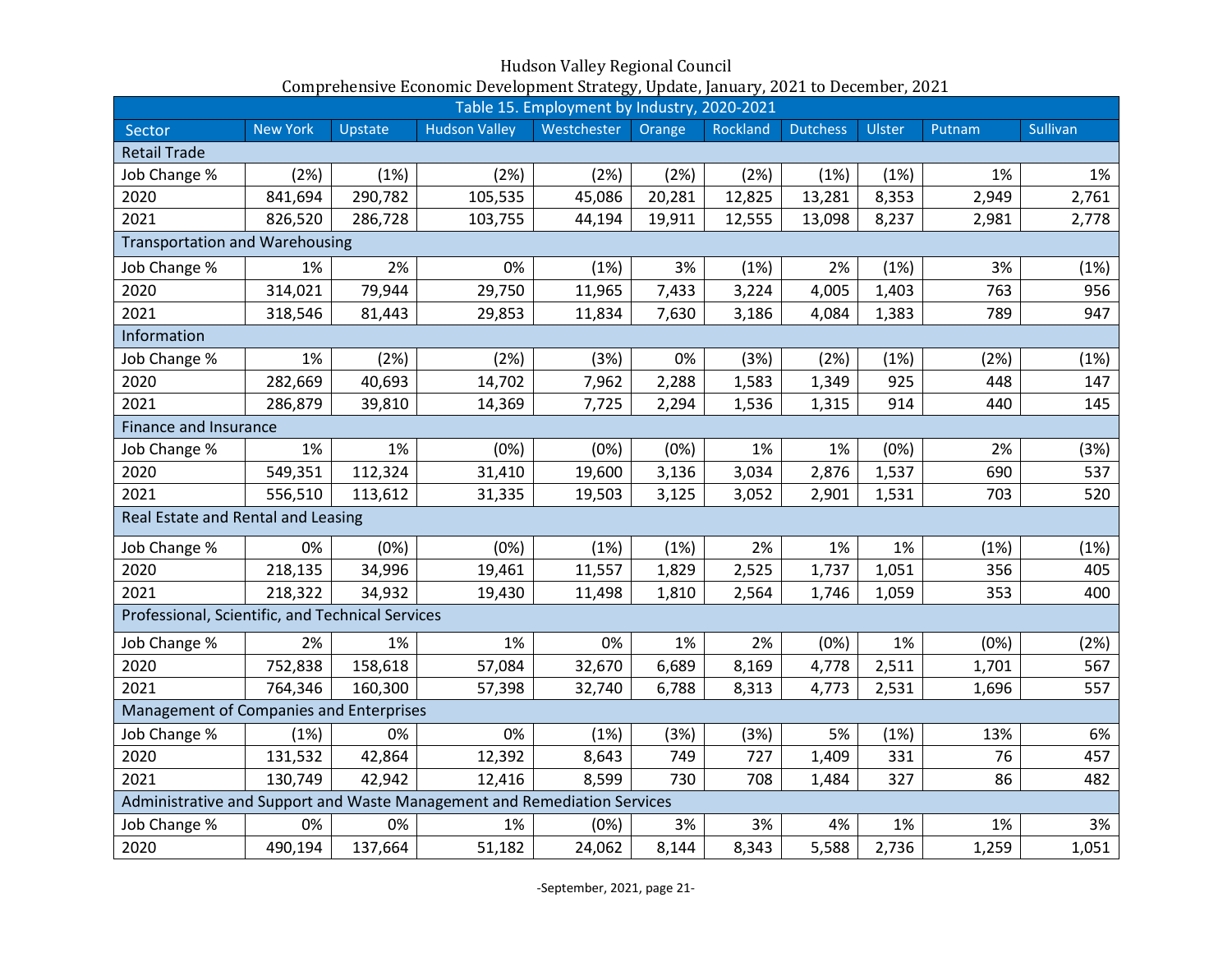|                                                      | Table 15. Employment by Industry, 2020-2021 |         |                      |             |        |          |                 |               |        |          |
|------------------------------------------------------|---------------------------------------------|---------|----------------------|-------------|--------|----------|-----------------|---------------|--------|----------|
| Sector                                               | <b>New York</b>                             | Upstate | <b>Hudson Valley</b> | Westchester | Orange | Rockland | <b>Dutchess</b> | <b>Ulster</b> | Putnam | Sullivan |
| 2021                                                 | 490,800                                     | 137,698 | 51,938               | 24,032      | 8,372  | 8,605    | 5,804           | 2,766         | 1,277  | 1,082    |
| <b>Educational Services</b>                          |                                             |         |                      |             |        |          |                 |               |        |          |
| Job Change %                                         | 2%                                          | 1%      | 2%                   | 2%          | 3%     | 2%       | 1%              | 1%            | 2%     | 3%       |
| 2020                                                 | 436,154                                     | 124,486 | 42,713               | 18,848      | 3,580  | 6,288    | 11,762          | 1,012         | 957    | 268      |
| 2021                                                 | 444,618                                     | 126,111 | 43,502               | 19,193      | 3,674  | 6,429    | 11,934          | 1,024         | 971    | 277      |
| <b>Health Care and Social Assistance</b>             |                                             |         |                      |             |        |          |                 |               |        |          |
| Job Change %                                         | 3%                                          | 2%      | 3%                   | 2%          | 3%     | 7%       | 1%              | 0%            | 1%     | 3%       |
| 2020                                                 | 1,639,914                                   | 417,782 | 171,573              | 76,695      | 23,470 | 30,253   | 20,029          | 9,545         | 4,443  | 7,138    |
| 2021                                                 | 1,691,212                                   | 424,264 | 175,863              | 77,872      | 24,060 | 32,232   | 20,290          | 9,552         | 4,492  | 7,365    |
| Arts, Entertainment, and Recreation                  |                                             |         |                      |             |        |          |                 |               |        |          |
| Job Change %                                         | (4%)                                        | (4% )   | (4%)                 | (5%)        | (0%)   | (4%)     | (6%)            | (2%)          | (4%)   | (6%)     |
| 2020                                                 | 159,903                                     | 35,225  | 17,872               | 9,769       | 2,091  | 1,673    | 1,945           | 1,205         | 820    | 370      |
| 2021                                                 | 154,031                                     | 33,816  | 17,128               | 9,295       | 2,084  | 1,598    | 1,829           | 1,186         | 787    | 348      |
| <b>Accommodation and Food Services</b>               |                                             |         |                      |             |        |          |                 |               |        |          |
| Job Change %                                         | (4%)                                        | (4%)    | (1%)                 | (3%)        | (0%)   | (2%)     | (1%)            | (1%)          | 0%     | 9%       |
| 2020                                                 | 539,320                                     | 173,822 | 56,822               | 23,225      | 8,575  | 6,905    | 8,025           | 5,745         | 1,570  | 2,776    |
| 2021                                                 | 517,066                                     | 167,406 | 55,999               | 22,456      | 8,559  | 6,745    | 7,962           | 5,673         | 1,573  | 3,032    |
| <b>Other Services (except Public Administration)</b> |                                             |         |                      |             |        |          |                 |               |        |          |
| Job Change %                                         | (1%)                                        | (1%)    | (1%)                 | (2%)        | 1%     | 2%       | (0%)            | (1%)          | 0%     | 2%       |
| 2020                                                 | 507,231                                     | 115,500 | 59,377               | 32,877      | 7,180  | 7,950    | 5,203           | 2,812         | 1,678  | 1,677    |
| 2021                                                 | 504,401                                     | 114,631 | 58,869               | 32,167      | 7,230  | 8,096    | 5,195           | 2,785         | 1,681  | 1,713    |
| Government                                           |                                             |         |                      |             |        |          |                 |               |        |          |
| Job Change %                                         | 1%                                          | (0%)    | (0%)                 | 0%          | 1%     | (1%)     | (1%)            | (1%)          | 0%     | 0%       |
| 2020                                                 | 1,474,648                                   | 529,536 | 153,564              | 60,532      | 32,424 | 17,456   | 19,374          | 13,276        | 4,564  | 5,938    |
| 2021                                                 | 1,486,013                                   | 528,817 | 153,491              | 60,631      | 32,629 | 17,288   | 19,213          | 13,201        | 4,576  | 5,954    |
| <b>Unclassified Industry</b>                         |                                             |         |                      |             |        |          |                 |               |        |          |
| Job Change %                                         | 3%                                          | 9%      | 1%                   | (1%)        | 2%     | 2%       | 4%              | 3%            | (0%)   | 5%       |
| 2020                                                 | 29,184                                      | 10,505  | 2,656                | 1,045       | 396    | 629      | 267             | 155           | 96     | 67       |
| 2021                                                 | 29,936                                      | 11,399  | 2,686                | 1,037       | 406    | 639      | 278             | 160           | 95     | 70       |
| <b>Source: EMSI Estimates</b>                        |                                             |         |                      |             |        |          |                 |               |        |          |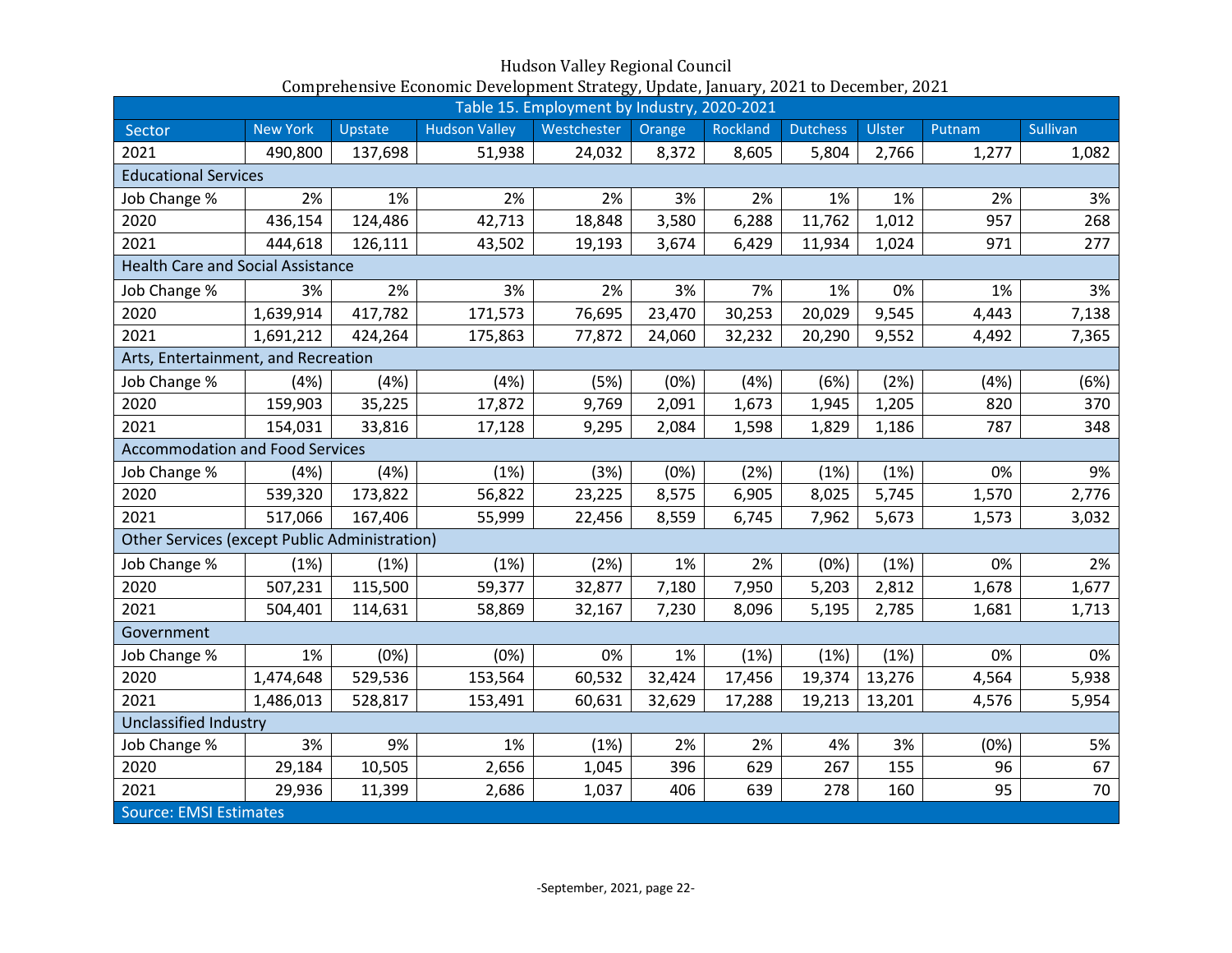|                                                                               |                               |           |           | Table 15. Industry Change Summary, 2020-2021 |                                    |                                                   |  |  |
|-------------------------------------------------------------------------------|-------------------------------|-----------|-----------|----------------------------------------------|------------------------------------|---------------------------------------------------|--|--|
| Region                                                                        | 2020 Jobs                     | 2021 Jobs | Change    | % Change                                     | 2020<br>Average<br><b>Earnings</b> | 2020<br>Payrolled<br><b>Business</b><br>Locations |  |  |
| New York                                                                      | 699,223                       | 671,097   | (28, 126) | (4%)                                         | \$42,749                           | 64,799                                            |  |  |
| Upstate                                                                       | 209,047                       | 201,222   | (7, 824)  | (4%)                                         | \$30,000                           | 17,957                                            |  |  |
| 73,127<br>\$36,022<br>7,395<br>74,693<br>(2%)<br>(1, 566)<br>Hudson<br>Valley |                               |           |           |                                              |                                    |                                                   |  |  |
|                                                                               | Source: EMSI Q3 2021 Data Set |           |           |                                              |                                    |                                                   |  |  |

# The Special Case of Tourism

The tourism and hospitality and industries both suffered due to the Covid-19 pandemic. However, the Hudson Valley Region saw a smaller contraction of the industry than the rest of New York State. Average earnings in the Hudson Valley (\$36,022) were roughly halfway in between average earnings of Upstate New York and the state as a whole.

Chart 1 shows the sharp spike in industry unemployment that occurred at the onset of the Covid-19 Pandemic in March 2020. By May 2021 however, industry unemployment had almost fallen to prepandemic levels.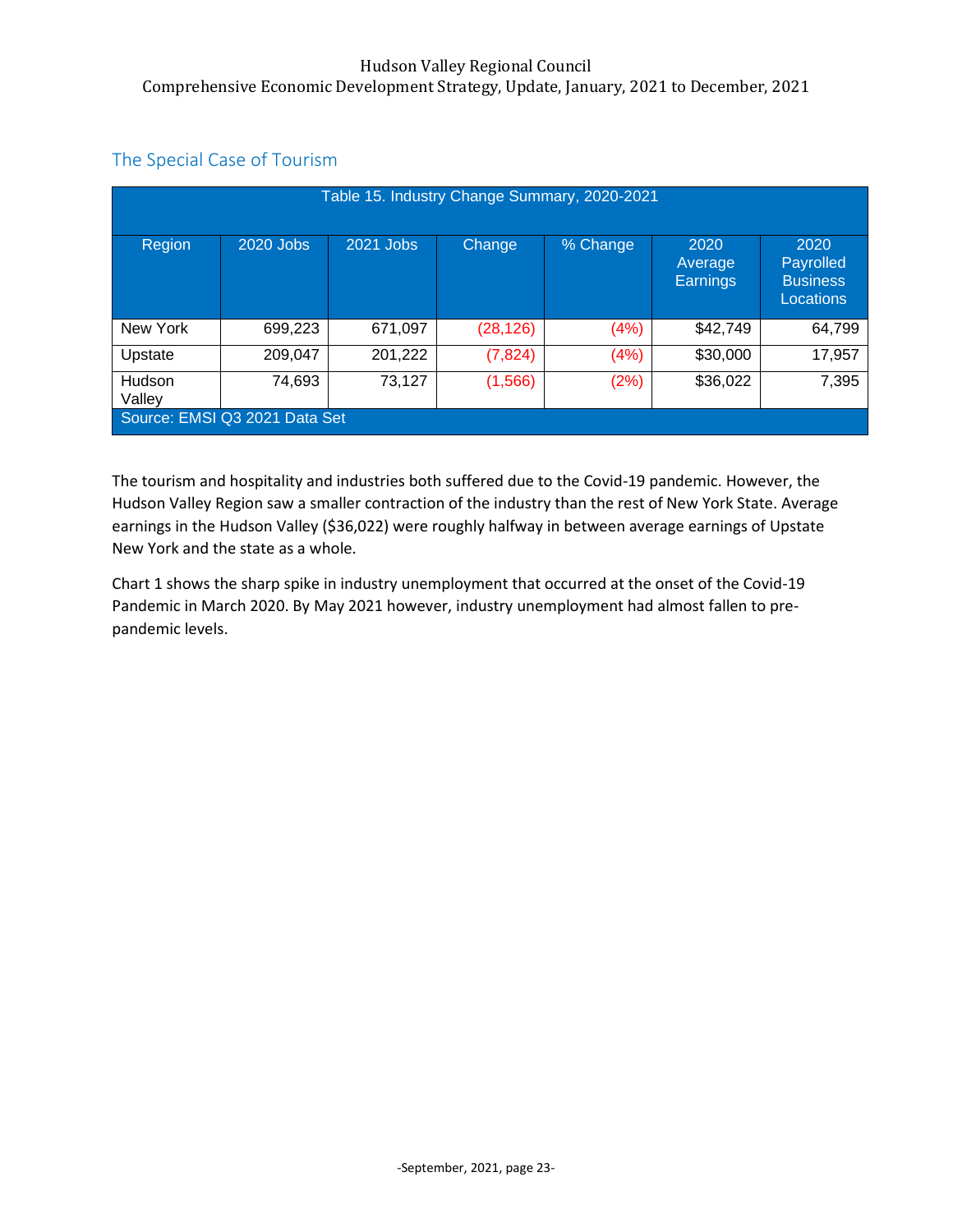| Table 16. Change in Employment for Selected Tourism-related Sectors, 2019 to 2021. |                                          |         |                                                         |                  |                                                     |           |           |                  |
|------------------------------------------------------------------------------------|------------------------------------------|---------|---------------------------------------------------------|------------------|-----------------------------------------------------|-----------|-----------|------------------|
| Industry:                                                                          |                                          |         | Performing Arts, Spectator Sports, & Related Industries |                  | Museums, Historical Sites, and Similar Institutions |           |           |                  |
| Geography                                                                          | 2019                                     | 2020    | 2021                                                    | % Change 2019-21 | 2019                                                | 2020      | 2021      | % Change 2019-21 |
| <b>New York</b>                                                                    | 102,503                                  | 77,479  | 75,364                                                  | $-26.5%$         | 21,107                                              | 17,104    | 17,315    | $-18.0%$         |
| Upstate                                                                            | 15,742                                   | 11,741  | 11,397                                                  | $-27.6%$         | 3,850                                               | 3,067     | 3,098     | $-19.5%$         |
| <b>Hudson Valley</b>                                                               | 7,090                                    | 6,003   | 5,894                                                   | $-16.9%$         | 1,073                                               | 843       | 869       | $-19.0%$         |
| <b>Dutchess</b>                                                                    | 921                                      | 724     | 700                                                     | $-24.0%$         | 204                                                 | 142       | 142       | $-30.4%$         |
| Orange                                                                             | 892                                      | 809     | 818                                                     | $-8.2%$          | 172                                                 | 139       | 143       | $-16.9%$         |
| Putnam                                                                             | 336                                      | 278     | 275                                                     | $-18.1%$         | 95                                                  | 85        | 88        | $-6.7%$          |
| Sullivan                                                                           | 730                                      | 617     | 604                                                     | $-17.2%$         | 24                                                  | 17        | 18        | $-24.0%$         |
| Rockland                                                                           | 325                                      | 203     | 194                                                     | $-40.5%$         | <b>NA</b>                                           | <b>NA</b> | <b>NA</b> | <b>NA</b>        |
| Ulster                                                                             | 811                                      | 727     | 726                                                     | $-10.4%$         | 160                                                 | 125       | 137       | $-14.2%$         |
| Westchester                                                                        | 3,076                                    | 2,644   | 2,577                                                   | $-16.2%$         | 409                                                 | 322       | 325       | $-20.5%$         |
| Industry:                                                                          |                                          |         | Amusement, Gambling, and Recreation Industries          |                  | Accommodation                                       |           |           |                  |
| Geography                                                                          | 2019                                     | 2020    | 2021                                                    | % Change 2019-21 | 2019                                                | 2020      | 2021      | % Change 2019-21 |
| <b>New York</b>                                                                    | 103,896                                  | 65,320  | 61,352                                                  | $-40.9%$         | 104,363                                             | 61,832    | 57,798    | $-44.6%$         |
| Upstate                                                                            | 31,725                                   | 20,417  | 19,321                                                  | $-39.1%$         | 33,230                                              | 20,639    | 19,783    | $-40.5%$         |
| <b>Hudson Valley</b>                                                               | 17,034                                   | 11,026  | 10,365                                                  | $-39.2%$         | 11,862                                              | 7,695     | 7,702     | $-35.1%$         |
| <b>Dutchess</b>                                                                    | 1,702                                    | 1,079   | 987                                                     | $-42.0%$         | 1,380                                               | 1,062     | 1,061     | $-23.1%$         |
| Orange                                                                             | 1,592                                    | 1,143   | 1,122                                                   | $-29.5%$         | 1,088                                               | 719       | 701       | $-35.6%$         |
| Putnam                                                                             | 669                                      | 457     | 424                                                     | $-36.6%$         | 84                                                  | 95        | 101       | 20.2%            |
| Sullivan                                                                           | 1,723                                    | 1,038   | 976                                                     | $-43.4%$         | 951                                                 | 1,777     | 2,037     | 114.2%           |
| Rockland                                                                           | 281                                      | 152     | 139                                                     | $-50.7%$         | 3,016                                               | 474       | 414       | $-86.3%$         |
| Ulster                                                                             | 516                                      | 353     | 323                                                     | $-37.4%$         | 2,354                                               | 1,630     | 1,608     | $-31.7%$         |
| Westchester                                                                        | 10,550                                   | 6,803   | 6,393                                                   | $-39.4%$         | 2,991                                               | 1,938     | 1,780     | $-40.5%$         |
| Industry:                                                                          | <b>Food Services and Drinking Places</b> |         |                                                         |                  |                                                     |           |           |                  |
| Geography                                                                          | 2019                                     | 2020    | 2021                                                    | % Change 2019-21 |                                                     |           |           |                  |
| <b>New York</b>                                                                    | 691,900                                  | 477,488 | 459,268                                                 | $-33.6%$         |                                                     |           |           |                  |
| Upstate                                                                            | 200,168                                  | 153,182 | 147,623                                                 | $-26.3%$         |                                                     |           |           |                  |
| <b>Hudson Valley</b>                                                               | 64,589                                   | 49,127  | 48,298                                                  | $-25.2%$         |                                                     |           |           |                  |
| <b>Dutchess</b>                                                                    | 8,965                                    | 6,963   | 6,901                                                   | $-23.0%$         |                                                     |           |           |                  |
| Orange                                                                             | 9,816                                    | 7,856   | 7,858                                                   | $-19.9%$         |                                                     |           |           |                  |
| Putnam                                                                             | 1,892                                    | 1,475   | 1,472                                                   | $-22.2%$         |                                                     |           |           |                  |
| Sullivan                                                                           | 8,508                                    | 6,431   | 6,331                                                   | $-25.6%$         |                                                     |           |           |                  |
| Rockland                                                                           | 1,153                                    | 999     | 996                                                     | $-13.7%$         |                                                     |           |           |                  |
| Ulster                                                                             | 5,331                                    | 4,115   | 4,065                                                   | $-23.8%$         | Source: EMSI. Note: in Sullivan County, most casino |           |           |                  |
| Westchester                                                                        | 28,924                                   | 21,288  | 20,676                                                  | $-28.5%$         | employment is categorized under "Accommodation"     |           |           |                  |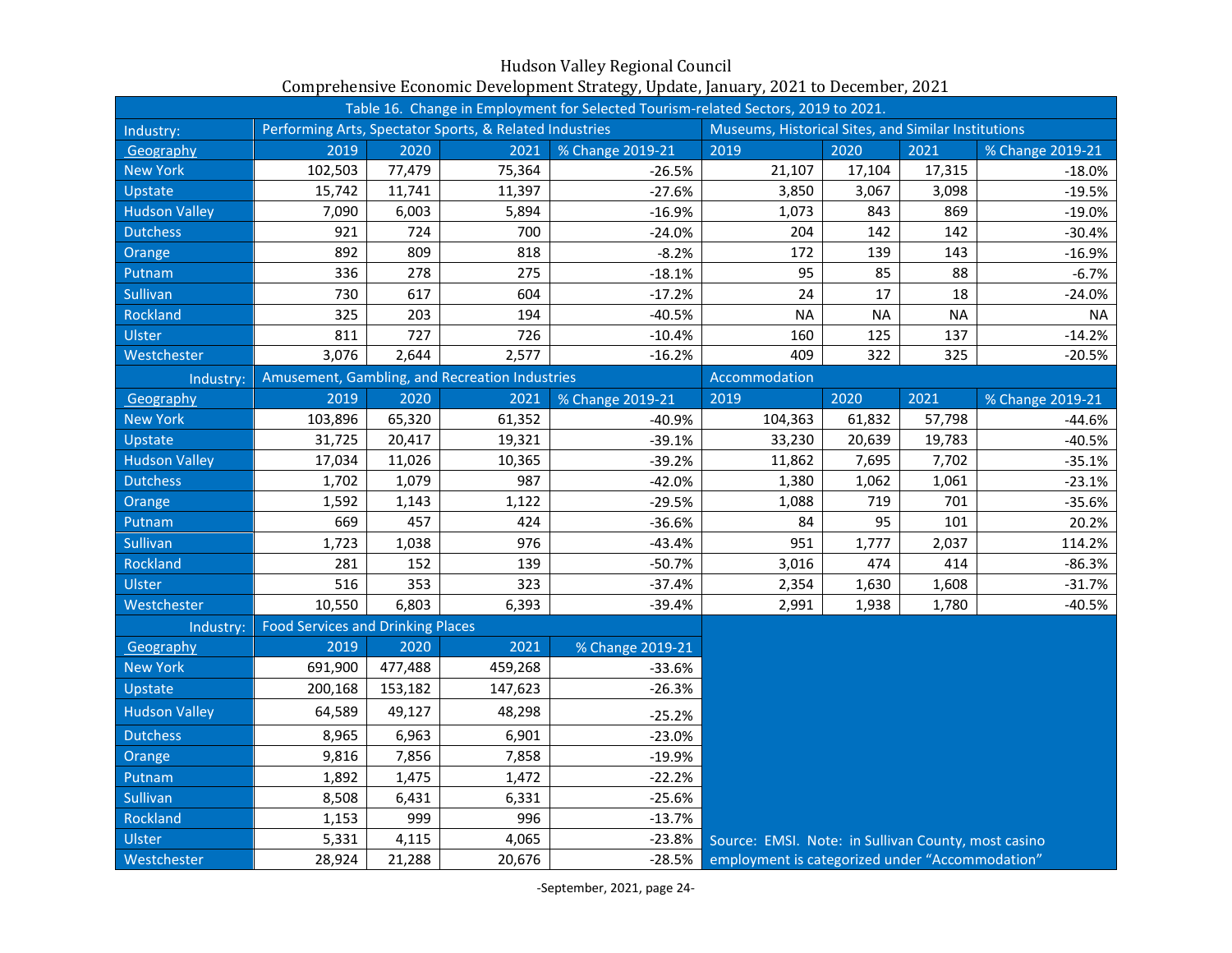# <span id="page-25-0"></span>Key Findings: SWOT Analysis

SWOT Analysis is a technique for summarizing analytical findings into a preliminary assessment of Hudson Valley's competitive situation describing the Region's **S**trengths, **W**eaknesses, **O**pportunities and **T**hreats (hence the term SWOT analysis). SWOT analysis is summarized in Table 17. As shown in the table, strengths are conditions internal to the Region that can be employed to support economic growth, weaknesses are conditions internal to the Hudson Valley Region that could hamper its ability to support economic growth, opportunities consist of conditions in the environment which the Region could mobilize to generate economic growth and threats are conditions in the environment that could diminish the possibility for growth in the Hudson Valley Region. This SWOT analysis is based upon the 2019 CEDS for the Hudson Valley Region.<sup>10</sup>

There are several points noted in that SWOT analysis.

**The Hudson Valley's proximity to New York City is both an opportunity and a threat:** that proximity helps drive some of the strengths in the region, including its economic diversity and dynamism along with the Region's access to talent. The Hudson Valley is adjacent to a metropolis with over 8 million people, and many of its workers are drawn from that area. Similarly, as pointed out in the detailed data in the Summary Background in the Appendices to this report, many Hudson Valley residents commute to New York City for employment, earning higher wages than available in the Region itself and ensuring that the Region retains a cadre of skilled, experienced workers in a variety of fields. On the other hand, the proximity to New York City can limit the Hudson Valley's economic prospects. For employers in the Hudson Valley, that proximity to New York can drive up the costs for labor, real estate, insurance and other factors important to economic success. At the same time, much of the Region serves as a source of water supply for the City, leaving those areas with an additional layer of development regulations to protect the quality of the City's water, that can add costs and delays to development in those areas.

**Population stagnation:** like most of the Northeast, the communities in the Hudson Valley are experiencing slow population growth and even decline. This exacerbates any shortage of skilled workers facing an industry in the region. Over the long term, such stagnation and decline will limit local demand for goods and services, constrain economic growth, and may erode the ability of local government to pay for services such as schools, roads, etc., as some communities may see fewer and fewer people left to bear the costs of such services.

**Limited infrastructure:** Virtually every type of infrastructure has the potential to constrain growth in the Region. As described in detail in the Summary Background in the Appendices' Data Compendium, broadband, transportation and utility infrastructure all have limitations in the Valley at present. The most serious infrastructure issues may relate to sewer and water. The lack of adequate municipal sewer and water at industrial sites can render those sites unable to support any development of a scale capable of generating a meaningful number of new jobs. At the same, time, limited and failing sewer and water infrastructure severely hampers a community's economic and environmental resiliency.

<sup>10</sup> Hudson Valley Regional Council, *Comprehensive Economic Development Strategy, 2019-23,* p. 23.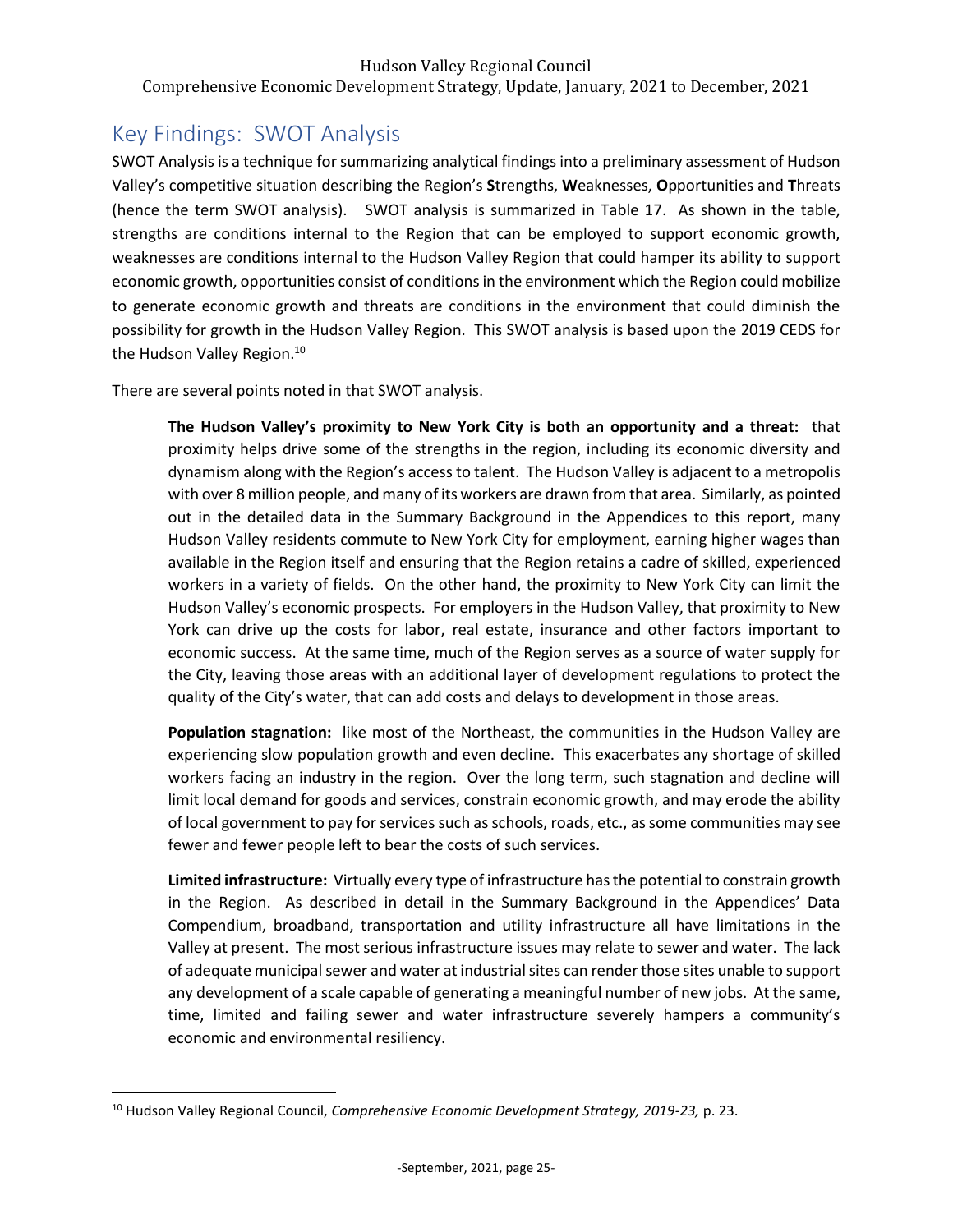| Table 17. SWOT Analysis for the Hudson Valley                                                                                                                                                                                                                                                                                                                                                                |                                                                                                                                                                                                                                                                                                                                                 |
|--------------------------------------------------------------------------------------------------------------------------------------------------------------------------------------------------------------------------------------------------------------------------------------------------------------------------------------------------------------------------------------------------------------|-------------------------------------------------------------------------------------------------------------------------------------------------------------------------------------------------------------------------------------------------------------------------------------------------------------------------------------------------|
| <b>STRENGTHS</b>                                                                                                                                                                                                                                                                                                                                                                                             | <b>WEAKNESSES</b>                                                                                                                                                                                                                                                                                                                               |
| <b>Economic Diversity</b><br>biotech and life sciences<br>$\Omega$<br>advanced manufacturing<br>$\circ$<br>information technology<br>$\circ$<br>distribution<br>$\circ$<br>financial and professional services<br>$\circ$<br>agriculture/food products<br>$\circ$<br>tourism<br>$\Omega$<br>Talent/workforce<br>Quality of Life<br>Proximity to New York City<br><b>Transportation Access to Key Markets</b> | High tax/high cost location nationally<br>Infrastructure:<br>Sewer & Water<br>$\Omega$<br>Transport<br>$\circ$<br><b>Broadband</b><br>$\Omega$<br>Electricity<br>$\circ$<br><b>Pockets of Distress</b><br>Population stagnation/decline<br>Limited Regional Planning Capacity for<br>Infrastructure/Resilience<br>Too many layers of government |
| <b>OPPORTUNITIES</b>                                                                                                                                                                                                                                                                                                                                                                                         | <b>THREATS</b>                                                                                                                                                                                                                                                                                                                                  |
| Attraction of Small City/Small Town/Rural Lifestyle<br>Adjacent to NYC metro area (tourism, workforce,<br>industry relocation)<br>Urban Revitalization as exemplified by DRI<br>Awardees:<br>Kingston<br>$\circ$<br>Middletown<br>$\Omega$<br>New Rochelle<br>$\circ$                                                                                                                                        | Competition from other States/Regions for<br>$\bullet$<br>businesses and residents<br>Climate change<br>$\bullet$<br>Continued technological disruption of retail<br>$\bullet$<br>Global competition affecting local employers<br>Proximity to New York City                                                                                    |
| <b>Export/Traded Clusters</b>                                                                                                                                                                                                                                                                                                                                                                                |                                                                                                                                                                                                                                                                                                                                                 |

**Limited capacity to plan for infrastructure**: Meetings with planning and development officials held during this process highlighted constraints on the Region to plan for the infrastructure improvements needed to bolster economic and environmental resilience. Particularly in the case of sewer and water infrastructure, there are significant gaps in available information about the location and capacity of sewer and water lines. This must be addressed if the Region seeks to improve its economic and environmental resilience.

**The New Challenges Associate With COVID:** Clearly, the continuing Covid-19 pandemic remains a threat to the health and livelihood of Hudson Valley residents. Yet it is also true that some of the changes taking place in the economy in response to Covid intensify some of the opportunities defined in this SWOT analysis.